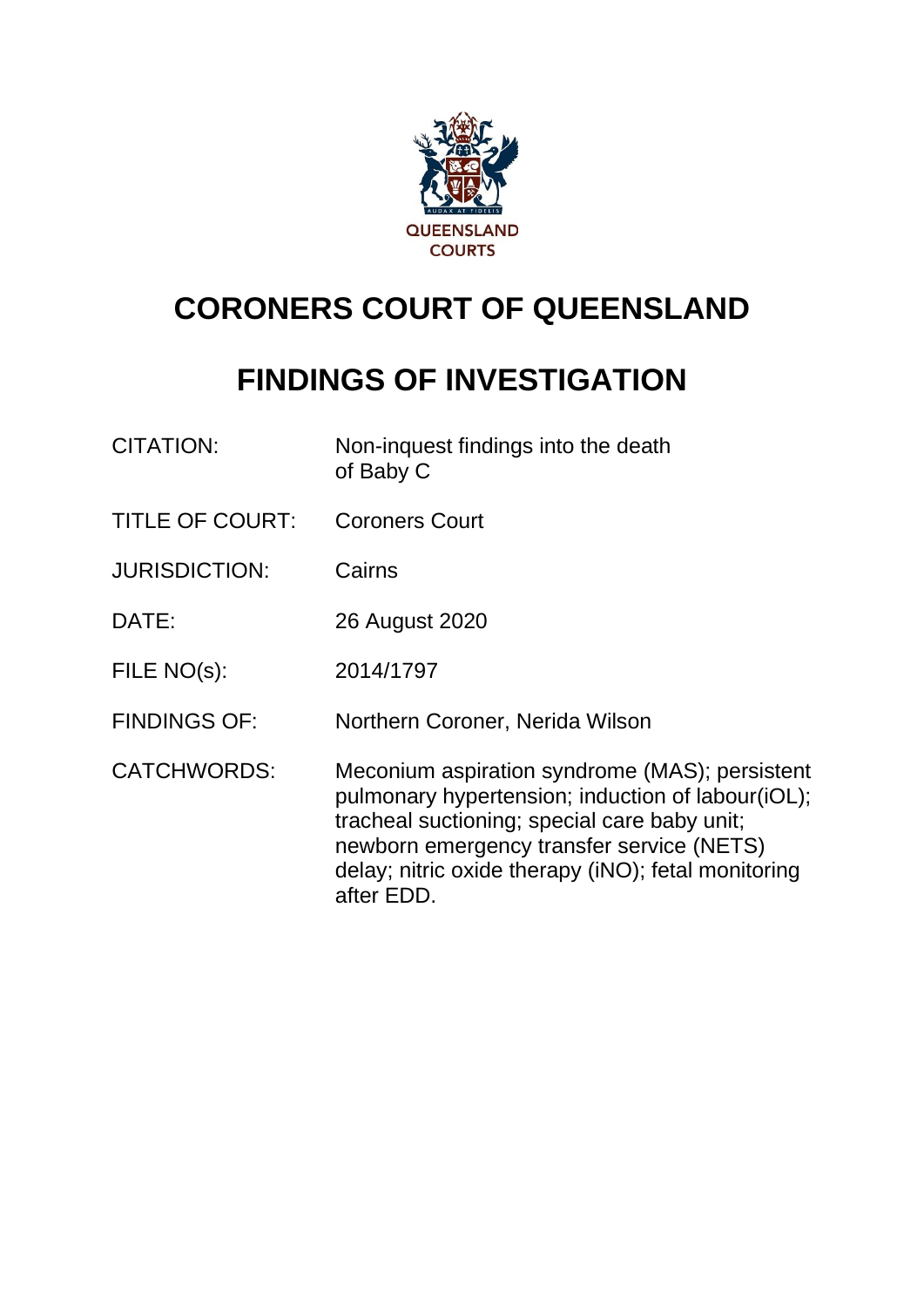| Arrival of the retrieval team from Townsville Hospital (Newborn Emergency               |
|-----------------------------------------------------------------------------------------|
|                                                                                         |
|                                                                                         |
|                                                                                         |
| Failure to induce labour at term + 4 days and failure to monitor Fetus  10              |
| Failure to intubate a non-vigorous baby for tracheal suctioning of meconium at          |
|                                                                                         |
|                                                                                         |
|                                                                                         |
|                                                                                         |
|                                                                                         |
|                                                                                         |
| Failure to monitor Fetus after EDD with CTG, ultrasound and Doppler flow studies        |
|                                                                                         |
| Failure to intubate a non-vigorous baby for tracheal suctioning of meconium at<br>birth |
| Delay in contacting TTH NETS for retrieval of Baby C until 9 hours of age  14           |
|                                                                                         |
|                                                                                         |
|                                                                                         |
|                                                                                         |

## **Contents**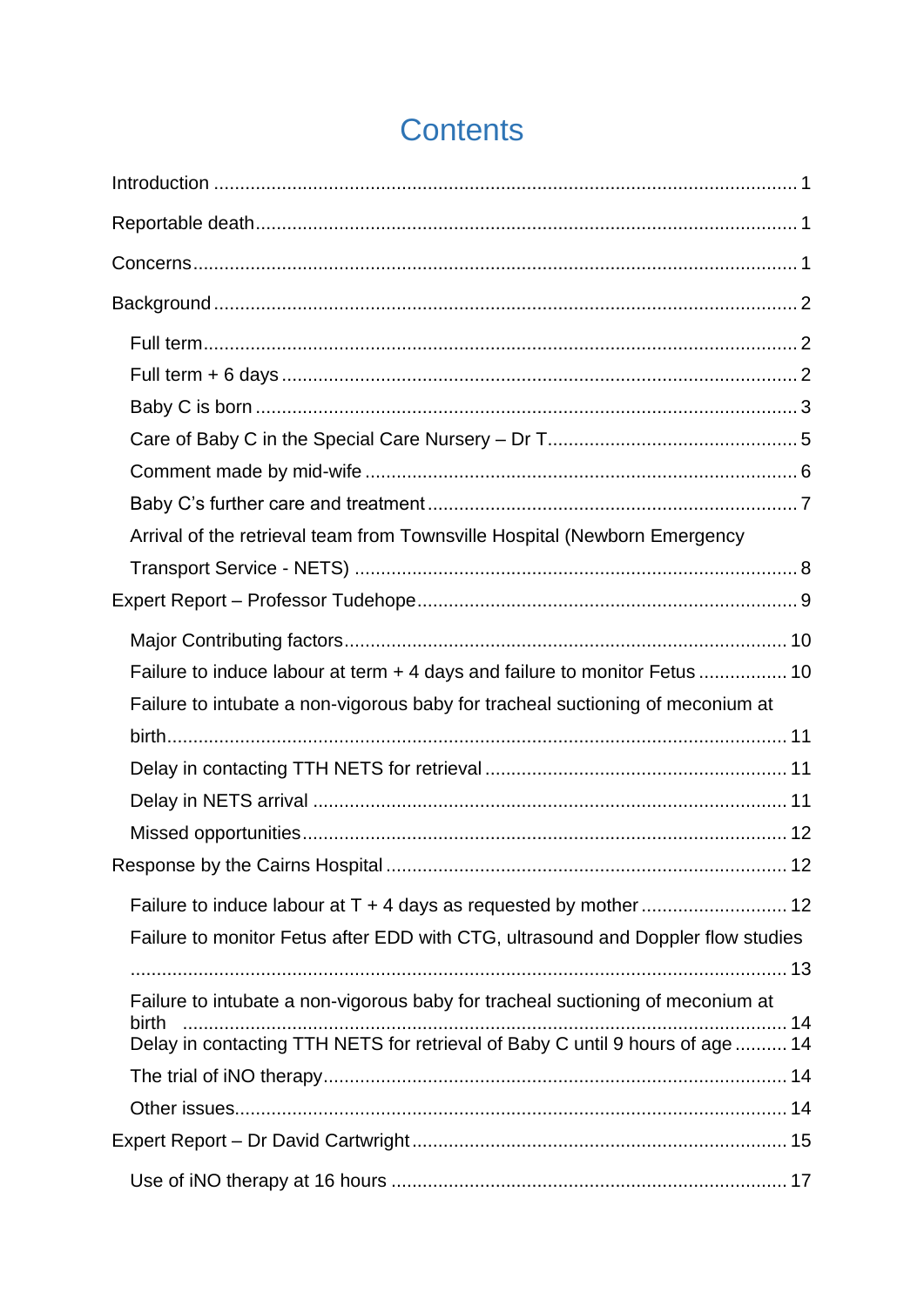| Arrival of Townsville Hospital NETS team and nitric oxide therapy 28 |  |
|----------------------------------------------------------------------|--|
|                                                                      |  |
|                                                                      |  |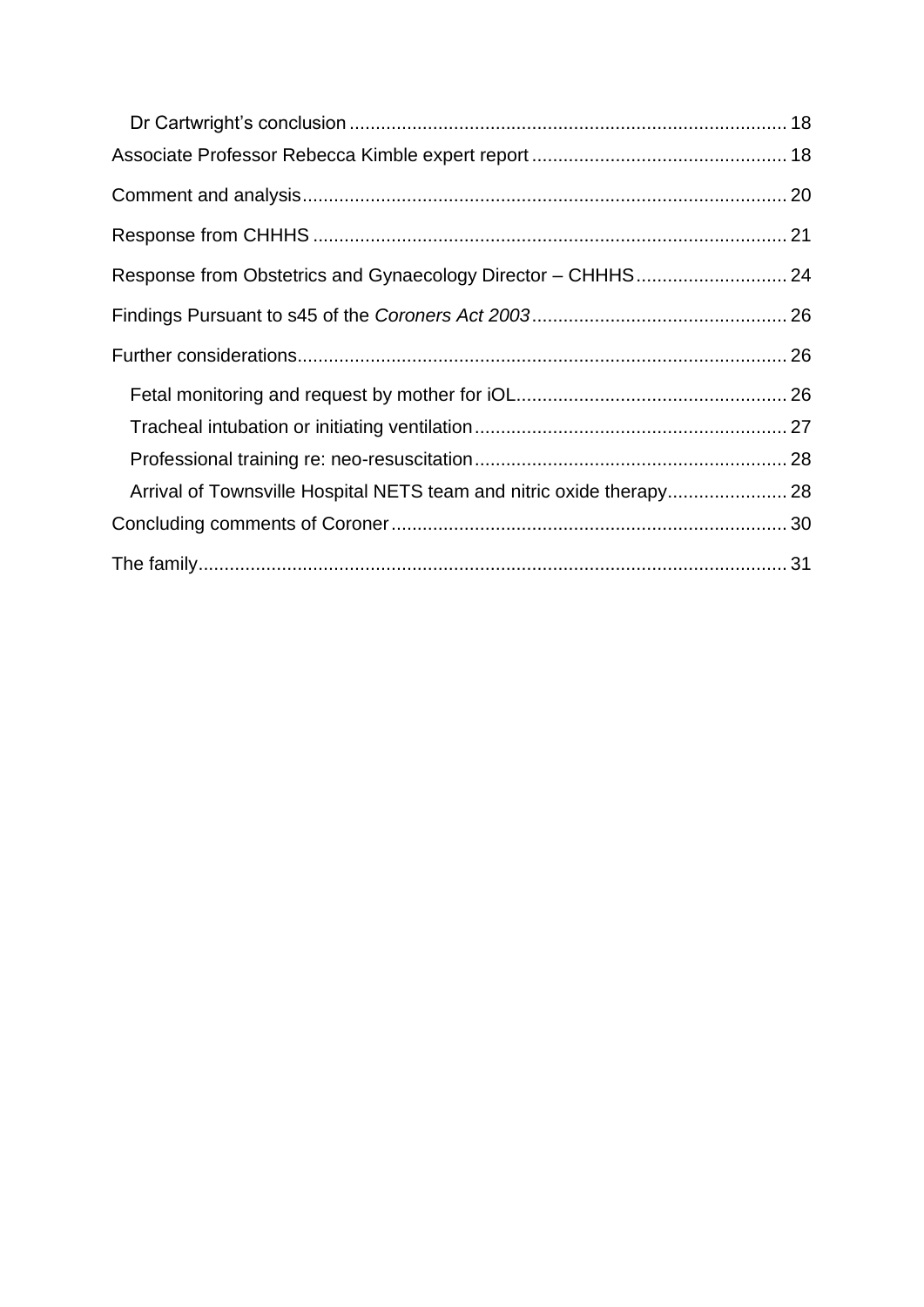## <span id="page-3-0"></span>**Introduction**

- 1. Baby C was born at 6:33am on 13 December 2012 at Cairns Hospital to parents Ms B and Mr B.
- 2. Baby C was declared deceased at 00:50 hours on 14 December 2012. He was aged 18 hours and 13 minutes at the time of his death.
- 3. Baby C's mother Ms B identifies as an Aboriginal and Torres Strait Islander woman.
- 4. Baby C was delivered at full term plus 9 days.
- 5. At birth Baby C was covered in thick meconium, staining his skin, nails and umbilical cord. He had a significant amount of meconium on his lungs and was not able to breathe on his own. He was transferred to the Special Care Baby Unit and deteriorated whilst awaiting transfer to the Townsville Hospital. He died before transfer, in the early hours of the morning on 14 December 2012, from meconium aspiration syndrome complicated by persistent pulmonary hypertension.

## <span id="page-3-1"></span>**Reportable death**

6. Baby C's death was not reported to the Coroner by the Cairns Hospital.

## <span id="page-3-2"></span>**Concerns**

- 7. In 2013, during several meetings with the Cairns and Hinterland Hospital and Health Service (CHHHS), Ms B raised concerns in relation to the care of her pregnancy and Baby C's neonatal care.
- 8. In April 2014 Ms B engaged lawyers to write to the Office of State Coroner raising a number of concerns about the circumstances surrounding Baby C's birth, particularly a failure by the hospital to properly identify and treat meconium aspiration syndrome in a sufficiently timely manner so as to prevent his death.
- 9. The then Northern Coroner requested information from the Cairns and Townsville Hospitals and commenced a coronial Investigation into the death of Baby C.
- 10. Ms B raised concerns in relation to the circumstances surrounding Baby C's death including:
	- That she was denied an early induction when requested:
	- A lack of Fetal heart monitoring prior to her admission to give birth, even though Baby C had recorded a high Fetal heart rate during check-up, and Ms B did not feel well;
	- The delay by Cairns Hospital to escalate Baby C's post birth care to the Townsville Hospital;
	- The delayed arrival of the Townsville Neonatal Emergency Transfer Service ('NETS') teams with the necessary respiratory equipment;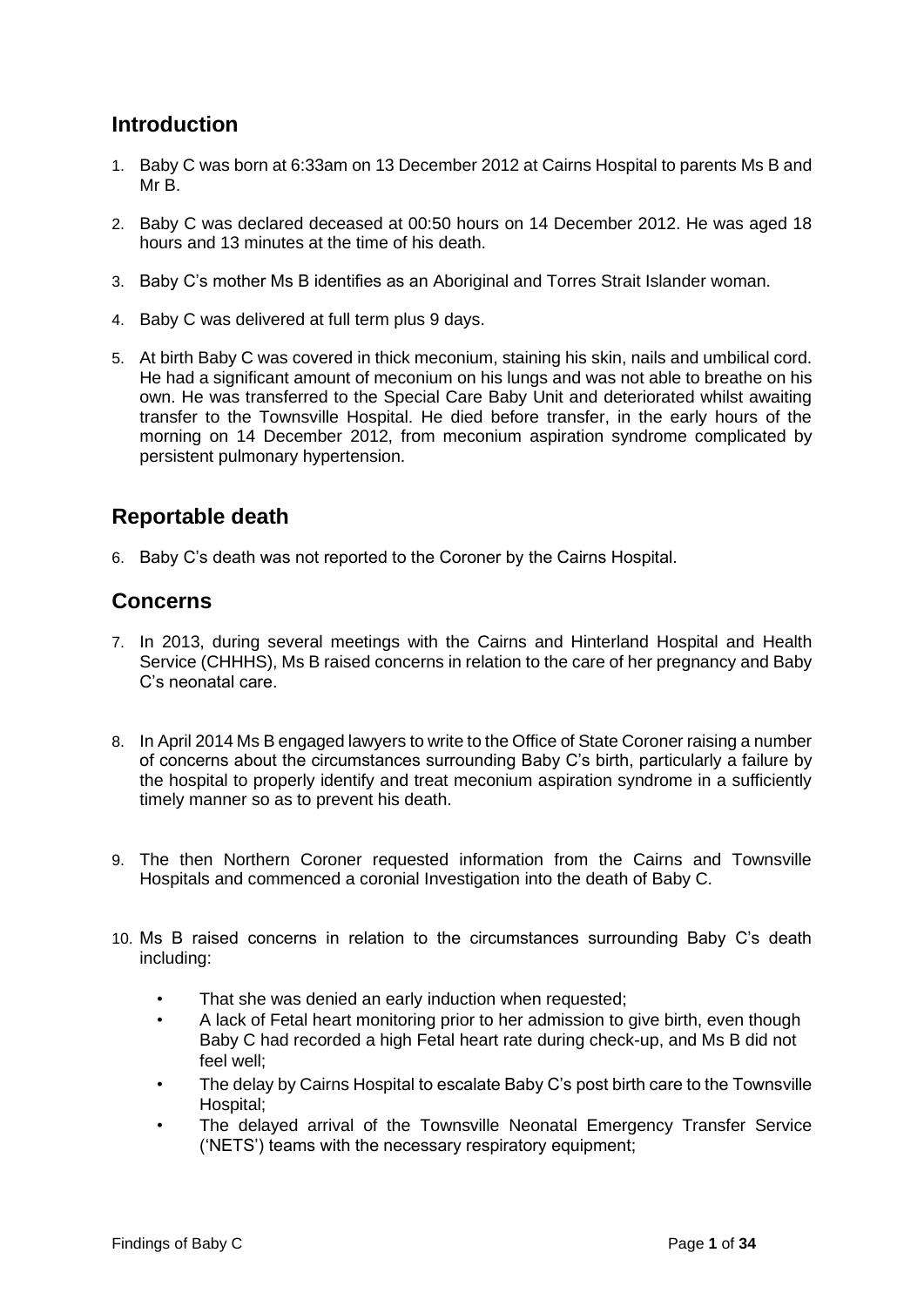- Cairns Hospital, Special Care Baby Unit ('SCBU') was not then stocked with nitric oxide to administer to Baby C; and
- A lack of communication between treating staff and the parents about Baby C's deterioration and management and no indication as to the severity of their baby's condition.

## <span id="page-4-0"></span>**Background**

- 11. By way of background, Ms B has delivered three previous children, born 6 September 2005, 24 April 2009 and 4 December 2011 all without complications. Her second child was induced at 10 days past the due date with no complications.
- 12. Gestational age assessment based on an ultrasound performed on 4 May 2012 [9 weeks] provided Baby C's estimated due date ('EDD') as 4 December 2012 but based on periods and cycle, EDD was calculated as 26 November 2012. However, on 3 occasions the size was said to be 1 week ahead of calculated dates.
- 13. Ms B was assessed on 21 June 2012 by a Registered Nurse/Senior Midwife at the Cairns Hospital Antenatal Clinic. She was 16 + 2 weeks gestation at the time.
- 14. On 10 July 2012 Dr A, Consultant Obstetrician and Gynaecologist, requested an obstetric ultrasound.
- 15. On 17 July 2012 then 20 weeks, Ms B was reviewed by Dr W, Principal House Officer at the Cairns Hospital. She was noted to be well and low risk. An EDD, based on ultrasound record, was 4 December 2012. There were no issues with the observations of the mother, or the Fetal heart rate. Ms B attended each scheduled appointment with no concerns save for low iron where she was required to take iron supplements.

#### <span id="page-4-1"></span>*Full term*

16. On 4 December 2012, then 40 weeks, Ms B was attended by a Registered Midwife. Ms B was having groin pains and was taking iron supplements. Observations indicated the Fetal heart rate was 142 beats per minute (bpm).

#### <span id="page-4-2"></span>*Full term + 6 days*

- 17. On 10 December 2012, full term + 6 days, Ms B was further reviewed by Dr A at the Cairns Hospital. Ms B requested to be induced at this time. She was advised that the Cairns Hospital recommended induction after 10 days of the estimated due date, unless there was a 'definite indication'.
- 18. Dr A booked induction of labour (IOL) for 14 December 2012 with no further appointments for either a midwife or obstetrician required in the interim. During observations at this time the Fetal heart rate was recorded in the 160s, but no further Fetal surveillance was undertaken. (The hospital record is also unclear as to whether this record was at a peak of contraction or sustained).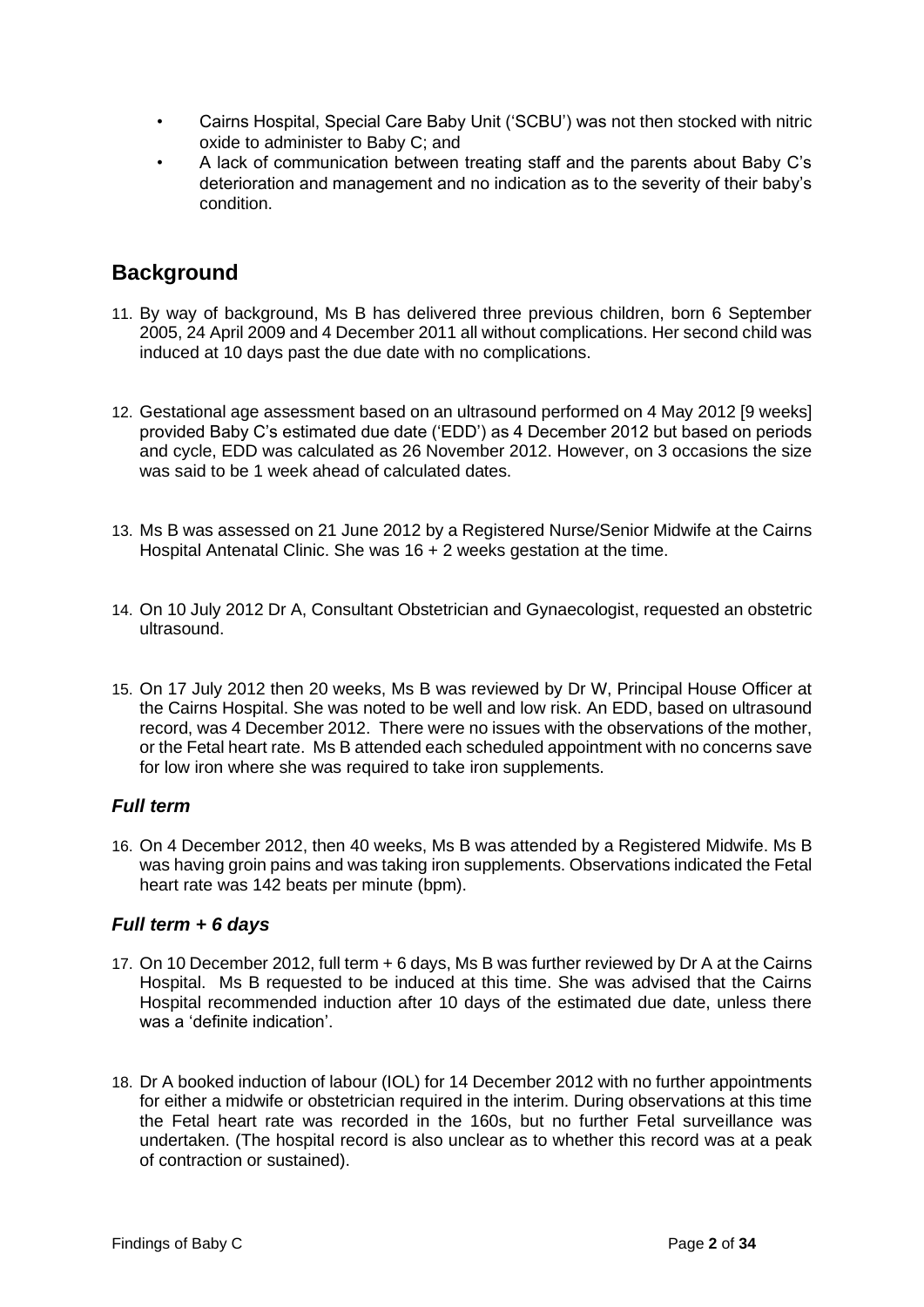- 19. Ms B left the clinic appointment that day without the hard copy of her pregnancy record for Baby C. Instead, she had been inadvertently provided with the records relating to a previous pregnancy and was told that the correct record would be provided to her at her labour. Ms B has since indicated that if she had the correct record in hand, she would have noted the high Fetal heart rate and requested a further review.
- 20. I have since reviewed records and meeting notes from various doctors involved in this matter and there is consensus that if the Fetal heart rate was sustained at 160bpm on 10 December 2012, then further testing including a CTG would have been warranted.
- 21. On 12 December 2012 Ms B experienced Braxton Hicks contractions lasting 10 minutes, feeling unwell and with cramping. She went to bed and awoke at 5:00am on 13 December 2012 with frequent contractions.

#### <span id="page-5-0"></span>*Baby C is born*

- 22. At about 6:15am Ms B arrived in the birth-suite of Cairns Hospital in advanced labour with contractions every 2-3 minutes. Registered Midwife ('RM') Ashworth and RM Doran were in attendance. The Fetal heart rate was 140bpm. At 6:30am Ms B's cervix was noted to have fully dilated. Her membranes ruptured and produced thick meconium stained liquor but normal volume of liquor. RM Doran attempted to contact the Paediatrician initially receiving no answer and then contacting via the switch board.
- 23. At 6:32am Baby C's Fetal heart rate was 140 beats per minute.
- 24. Baby C was born at 6:33am.
- 25. The progress notes indicate:

*Mother arrived in birth suite and delivered within 5 minutes. Term baby, thick meconium at birth. Baby cried at birth and then had thick meconium coming out of nose and mouth. Suctioned cords under direct vision. Thick meconium aspirated. Baby pale with shallow breathing, brought to nursery – sats 88-90 % on 100 % o2. Baby intubated. Explained to mother child on ventilator. Cord – dark green stained. Blood gas pH – 7.013; pCO2 – 67.7; bE – (-14); baby given a bolus of normal saline – 35 mls and commenced on IV antibiotics. O/E Baby poor perfusion; shallow breathing; femoral pulses – respiratory distress; meconium aspiration – commence sedation; morphine, midazolam, repeat CXR.* 

- 26. The Principal House Officer, Dr S, Paediatrics, was in attendance at birth.
- 27. A statement was obtained from Dr S outlining her involvement with Baby C's care and treatment. She stated upon Baby C being delivered he was covered in meconium with some falling to the floor.
- 28. Ms B stated that Baby C was placed on her chest and he had a green substance over him, but she didn't know what it was. When she asked what it was and what was happening,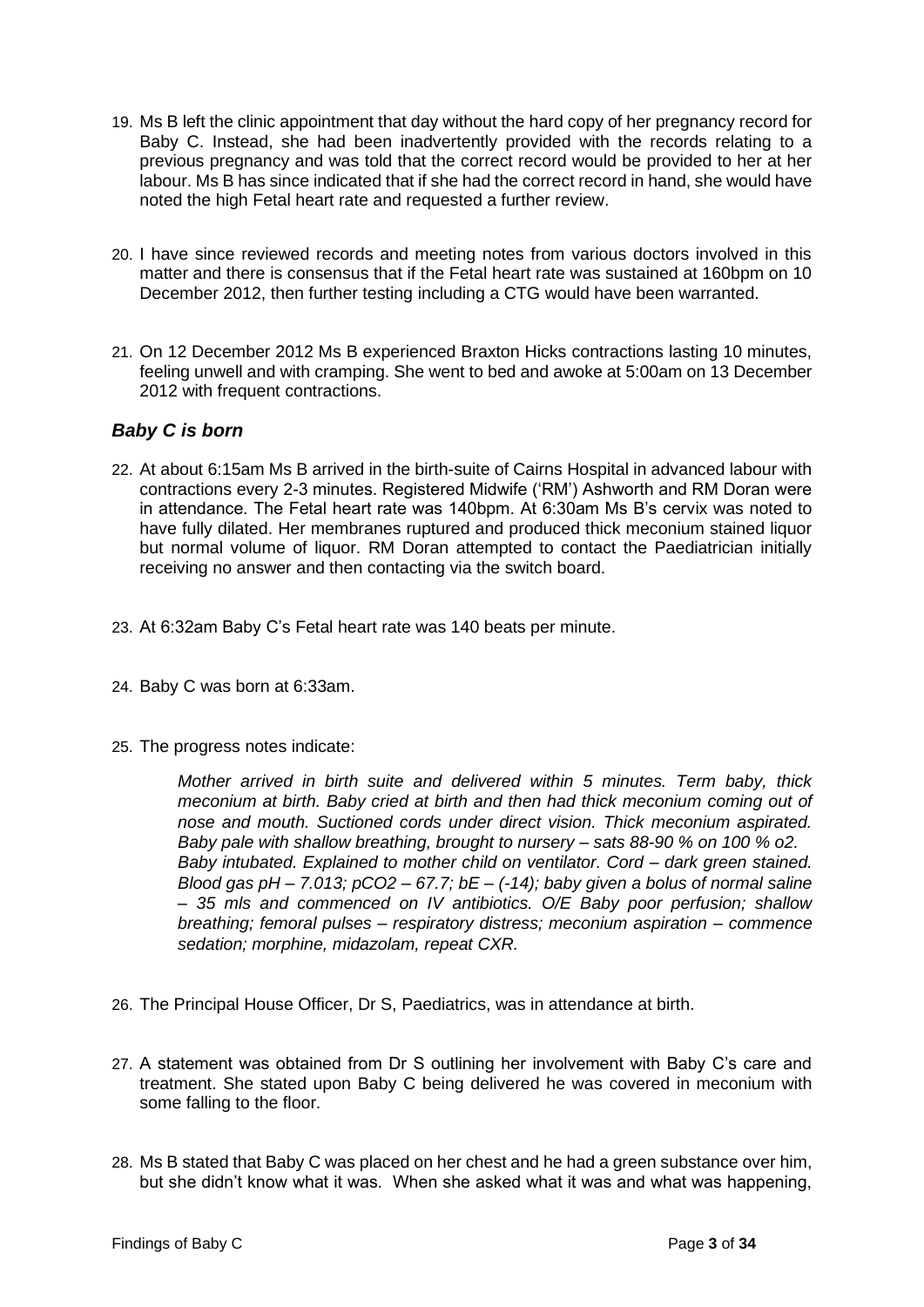she was told to concentrate on herself and the delivery of the placenta. Baby C was placed by a midwife on the resuscitation table where he cried.

- 29. Baby C had meconium coming out of his mouth and nose and Dr S suctioned his nose and cords under direct vision using a larynges scope. Mr B states that he noticed Dr S was massaging Baby C's stomach and that a RM showed him a jar with approximately 20 ml – 40 ml of meconium that had been taken out of his lungs. At this time Baby C was pale in colour, had shallow breathing and a heart rate of 60 beats per minute. A mask was placed over his mouth, ensuring an adequate seal and positive pressure ventilation ('PPV') was provided via the neopuff with oxygen at 30%. Baby C's first Apgar score was 4.
- 30. Dr S monitored Baby C's vital signs for the next 4 minutes, noting his heart rate was still below 100 beats per minute. The oxygen was gradually increased to 100%. At 5 minutes Baby C's Apgar score was 5. Over the next 5 minutes Baby C had improved slightly with an Apgar score of 7 at 10 minutes. Dr S considered that he wasn't active and vigorous and transferred him to the Special Care Nursey ('SCN') for ongoing resuscitation. Directions were given for nurses to prepare for intubation and ventilation of Baby C, as well as to set up for IV cannulation for fluids. Once Baby C had arrived Dr S continued with 100% oxygen (at 88-90% saturation). Baby C's heart rate was 100 beats per minute. Dr S then intubated Baby C and suctioned the meconium via endotracheal tube ('ETT').

#### 31. Dr S stated:

*I then continued to provide PPV via the neopuff and looked for chest wall movement. I saw there was good chest wall movement. The nursing staff secured the ETT tube. At the same time I placed the stethoscope on the baby's chest to listen for Air Entry (AE). There was AE in the lungs bilaterally after intubation. At 0710 the baby was commenced on ventilation Synchronised Intermittent Positive Pressure Ventilation at pressure of 20/6 and 100% oxygen.* 

*One of the nurses did a heel prick at the time of commencing ventilation to check the baby's blood gases. While waiting for the blood gas results, I inserted a cannula into the baby and took bloods, for a full blood count and a blood culture. I reviewed the blood gases, pH7.013, pC02 67. 7, and Be (-14), and noted that the baby had a respiratory acidosis as well as a metabolic acidosis.* 

*To treat the metabolic acidosis I then instructed the nurses to give the baby a bolus of normal saline. The nursing staff gave the baby a bolus of normal saline - 30 mls, and IV maintenance fluids were continued with 10% Dextrose. I requested that the nursing staff do a capillary blood gas half an hour after the administration of the normal saline.* 

32. Baby C was administered intravenous antibiotics and a chest x-ray was ordered, indicting pneumothorax, patchy ground glass indicative of meconium aspiration. A nasogastric tube was inserted. Dr S further examined Baby C noting he still had poor perfusion, the femoral pulses were present, the chest air entry was equal bilaterally, he had dual heart sounds with no murmurs, his abdomen soft bowel sounds were present and the umbilical cord was dark green, stained at birth which may indicate he had been distressed in utero.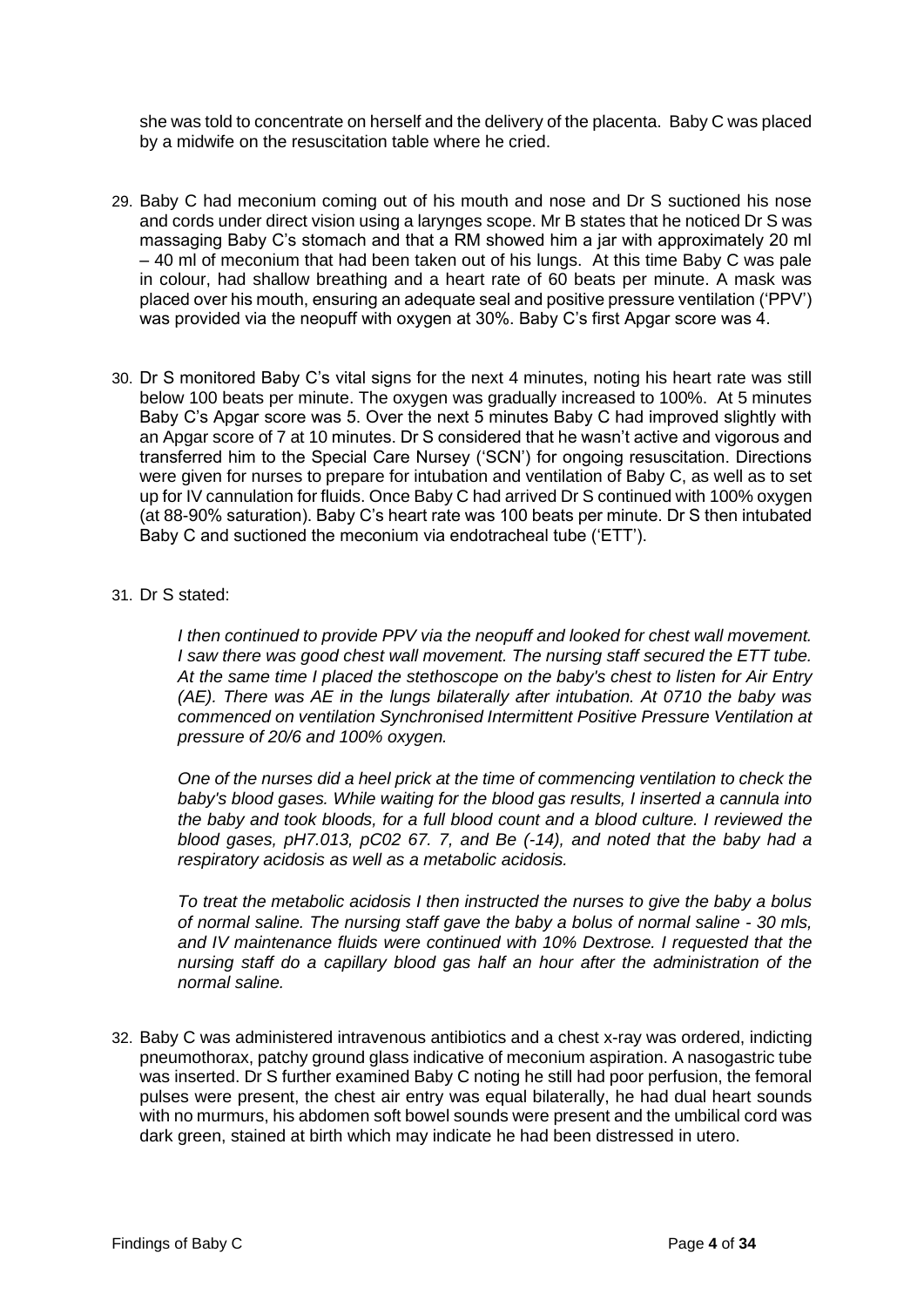- 33. At that time Dr B, Consultant Paediatrician was called as the on-call consultant. The plan was to add morphine and midazolam (to commence sedation) and order a repeat x-ray. A repeat blood gas was done at 8:05am showing an improvement in Baby C's metabolic and respiratory acidosis.
- 34. Dr S spoke with Ms B advising that Baby C had been commenced on ventilation, medication and IV fluids as he needed support to breathe.

#### <span id="page-7-0"></span>*Care of Baby C in the Special Care Nursery – Dr T*

- 35. Dr B, Consultant Paediatrician, along with Dr A, Paediatrician, took over the care of Baby C from that point.
- 36. Dr A provided a statement to the Northern Coroner regarding Baby C's condition.
- 37. Two chest x-rays showed widespread patchy opacification throughout. Those images were consistent with a differential diagnosis of meconium aspiration syndrome or sepsis. There was also a small air leak (pneumothorax) around the right lung evident on the x-ray. The blood gas test showed Baby C was not clearing carbon dioxide effectively.
- 38. Dr A stated that it was clear to her that Baby C was unwell. The differential diagnosis was sepsis, which Dr A assumed was why Dr S had prescribed antibiotics. Dr A considered the care options available to Baby C at Cairns and Townsville and along with Dr B agreed that prior to considering transfer to The Townsville Hospital (a level 6 hospital) Baby C required clearance of carbon dioxide and improvement of his acidosis. In her statement Dr A noted:

*Transferring a baby who requires 100% oxygen and high ventilator support and who is unstable is inherently risky. It is standard practice to stabilise the baby prior to transfer. The decision as to when to undertake such a transfer is a clinical one based upon a clinical risk analysis.* 

*Townsville hospital is a level 6 nursery and Cairns Hospital is a level 5. Townsville hospital nursery is able to provide two things which Cairns cannot provide. High frequency oscillatory ventilation and inhaled nitric oxide therapy. High frequency oscillatory ventilation and inhaled nitric oxide therapy. High frequency oscillatory ventilation is recommended as a "rescue therapy" in situations where conventional ventilation is not successful in managing a baby who requires assisted ventilation. It is not recommended as first line treatment. Nitric oxide is used to relax the blood vessels in the lungs and is only effective when ventilatory support is optimised to remove carbon dioxide. In order for nitric oxide to provide relief of pulmonary hypertension, other factors must be optimised such as ventilatory support to remove carbon dioxide.* 

39. At 8:05am a further test of Baby C's blood gas test showed that the acid level had improved. Also the bolus of fluid plus the time frame had reduced the lactic acid in the blood helping the PH to improve. However there was still too much acid because the carbon dioxide level was still too high.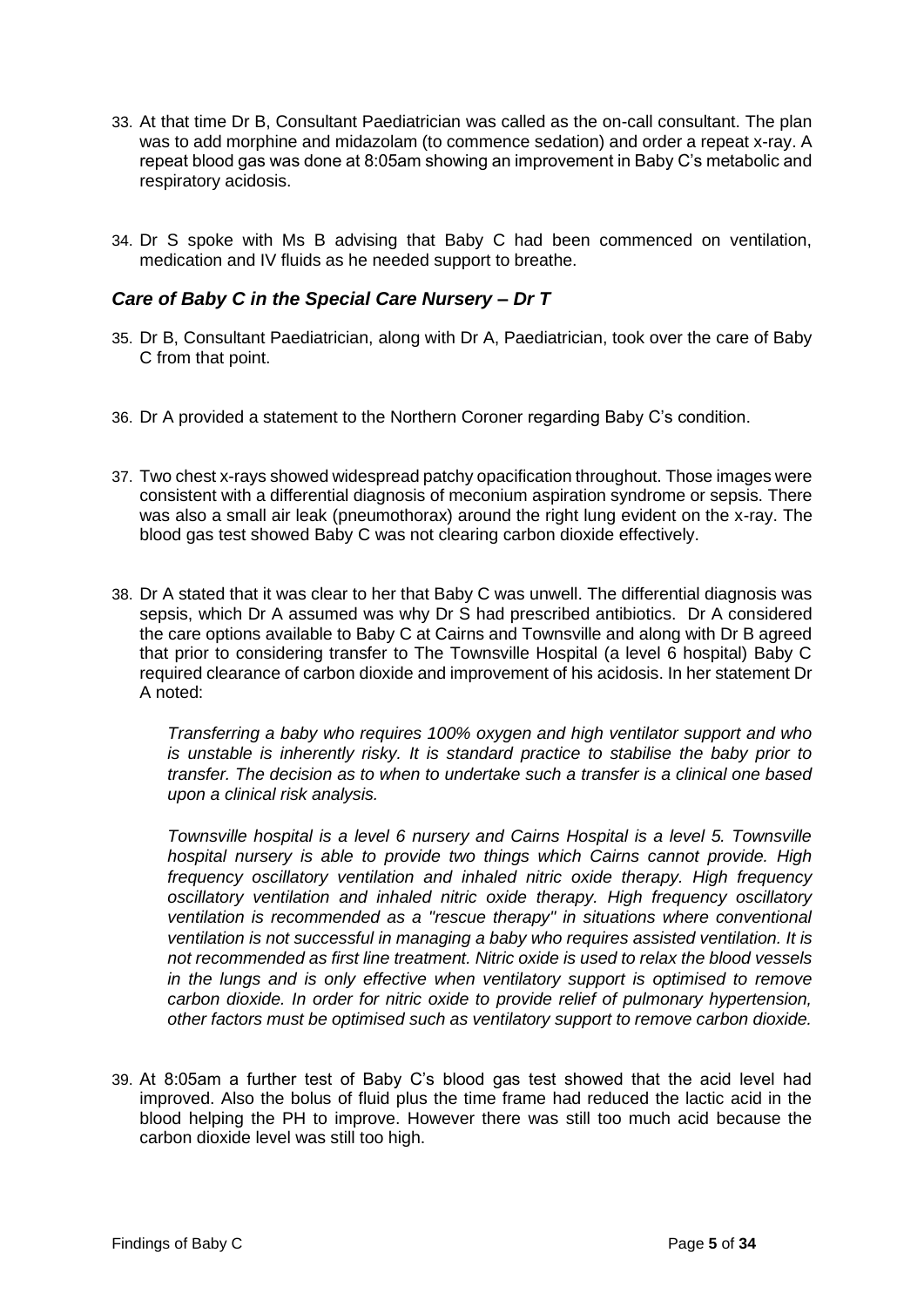- 40. At approximately 8:20am Baby C's parents were advised that they were trying to find a way to extract the meconium from Baby C's lungs and that he was stable, Dr A told them that it was the most meconium they had seen in a long time. At that time did not give the parents any indication that the condition was life threatening (the mother has since indicated that she and the baby's father should have been given an indication of the dire situation).
- 41. A partial dose of Surfactant was given to Baby C at 8:30am in an attempt to assist the alveoli (air sacs in the lung) to stay open in order to absorb oxygen and get rid of carbon dioxide. There was no noticeable improvement after the first dose and Dr A decided to not give the other partial dose as the risk outweighed the potential benefit.
- 42. Given the blood test results the ventilator settings were changed to pressure support ventilation ('PSV') as well as other changes. Dr A organised for an arterial umbilical catheter to be inserted and an umbilical venous catheter. An x-ray at 9:23 am confirmed that the umbilical lines were in the appropriate position.
- 43. A blood gas test showed an improvement at 9:06am.
- 44. At approximately 10:00am Baby C's parents left the SCBU not knowing the seriousness of the condition. Mr B decided he would go home because Ms B needed to rest and Mr B wanted to help Ms B's mother who was looking after their other children.
- 45. A repeat blood gas was done at 10:43am and showed an ongoing improvement. Baby C remained stable. Dr A stated:

*He still required 100% oxygen but his blood oxygen level was improving, saturation levels were in the low 90s. Nevertheless, the ventilation was still not optimal to reduce the pressure in the blood vessels to the lungs (reduce the pulmonary hypertension). Sometimes the best way to manage a baby is to leave them to rest, which is what I decided to continue to do as things were improving. This allowed time for the alveoli to continue to open up with a combination of pressure ('PEEP') and surfactant. I therefore organised for a repeat blood gas test to be performed an hour later.*

#### <span id="page-8-0"></span>*Comment made by mid-wife*

- 46. At approximately 11:00am Ms B asked the birth suite midwife if she could take Baby C some milk and the midwife allowed her to do so. Ms B states that the midwife questioned her about her labour and asked her if she had any pain prior to her calling the hospital. Ms B said that she had some minor cramping but not labour pains. The midwife replied by saying words to the effect of "you were more than likely in labour last night and you should have come in" she went on to say that Ms B was "probably in denial and did not want to believe she was in labour". Mrs B states that this comment devastated her and felt like the midwife was attempting to apportion blame onto her. At no point while Ms B was in this room did anyone notify her of the seriousness of Baby C's condition.
- 47. The Cairns Hospital has since acknowledged the inappropriateness of this comment and issued a written apology to Ms B.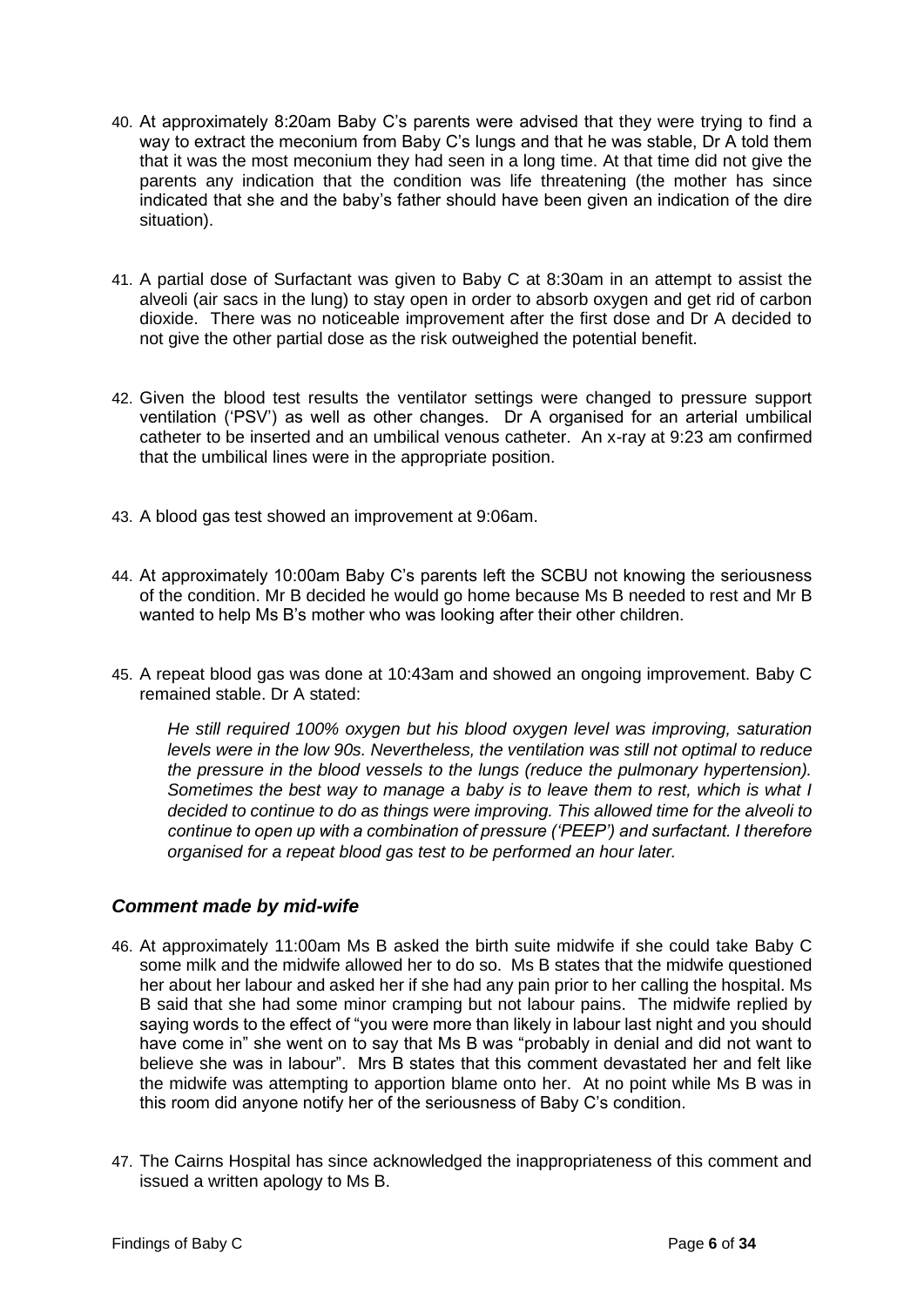#### <span id="page-9-0"></span>*Baby C's further care and treatment*

- 48. Dr A was called to amend settings on the ventilator shortly before completing another blood gas test at 12:52pm. Results showed an improvement with pH increased to 7.322 (nearly within normal range) and the C02 at 37.SmmHg (within normal range).
- 49. At about 1:00pm Dr B returned to the SCN and discussed Baby C's condition with Dr A. Dr B performed an echocardiogram to determine the pressure in Baby C's lungs finding only pulmonary hypertension was present.
- 50. Although Baby C was stable and his ventilation had improved, it was not as much as both Doctors would have liked and a decision to discuss the case with the on-call Townsville neonatal consultant was made. Baby C had also improved such that he was well enough to be safely transferred.
- 51. Dr Y, the Consultant Neonatologist in the Neonatal Intensive Care Unit was happy with the management thus far and recommended that the PEEP (setting on the ventilator) be reduced further to 6 and that dobutamine be commenced. Dr A was not privy to whether there were any discussions to transfer Baby C to Townsville at that stage.
- 52. Dr A left Baby C in the care of Dr B after amending the ventilator settings, returning at 3:30pm to see how Baby C was faring (at her own discretion, she was not called back). Dr A was told the Townsville NETS team would arrive between 7:30pm and 8:00pm. The blood gas test had been performed at 2:48 pm showed deterioration in the ventilation. Dr A was aware that the ventilator pressures had been reduced, presumably after consultation again with a Townsville neonatologist.
- 53. At 3:35pm a blood gas test was worse again. Baby C's oxygen level in his blood was falling and the saturation level had dropped to 74%. A chest x-ray at 3:43pm showed fluid in Baby C's right lung, suggesting Baby C had pleural effusion.
- 54. Dr A contacted a neonatologist in Townsville and was given advice to administer a second dose of surfactant and dexamethasone. Dr A increased the ventilator settings again. There was a slow increase in Baby C's oxygen levels reaching an increase of 80% on 100% oxygen before 5:30pm. The ventilator settings were changed further, however Dr A was not able to recall the details of this.
- 55. A social worker spoke to the parents at this time.
- 56. The plan was for Dr A to return to the hospital after an appointment, to care for Baby C until the Townsville retrieval team arrived, notwithstanding she was rostered off. Dr B continued the care in Dr A's brief absence.
- 57. Dr A returned at 5:34pm and Baby C's oxygen levels were 77%. A blood gas test was performed at 5:34pm with results showing more acid with an increasing carbon dioxide level showing the ventilation was inadequate.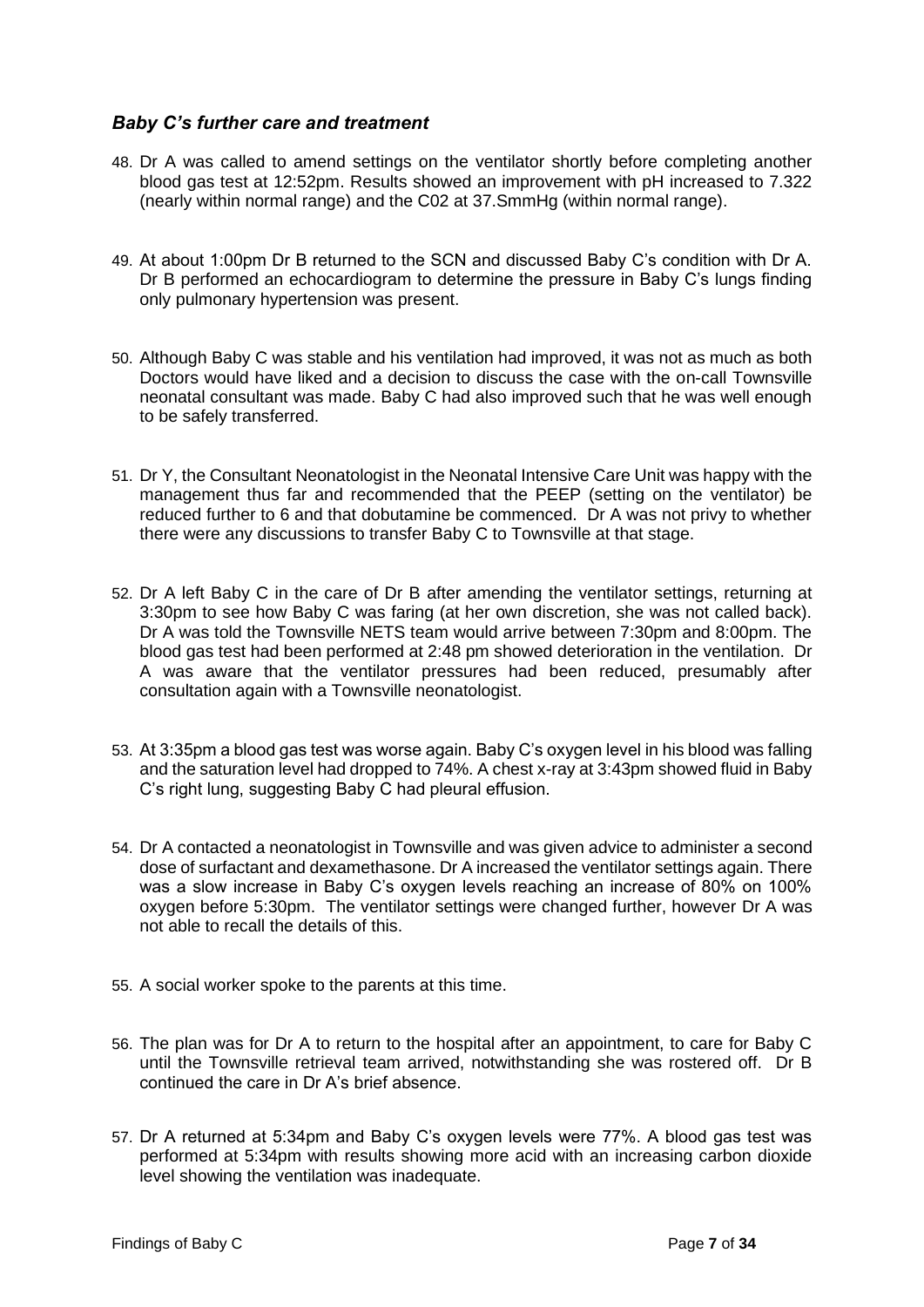- 58. At about 6:27pm as Dr A stood beside Baby C's bed, his oxygen level fell rapidly to 48% despite 100% inspired oxygen. Dr A suspected either a pneumothorax or pleural effusion. Dr A inserted a butterfly needle connected to a three way tap and syringe into the right side of Baby C's chest and aspirated 20ml of brown fluid and a small amount of air. A blood gas test at this time indicated that the ventilator was still not successfully removing carbon dioxide and the blood acid was accumulating. Baby C's lungs would have been compressed by the pleural fluid, and as such Dr A increased the ventilator pressures. Despite this, Baby C's blood oxygen level remained between 40% and 50%. Dr A believed that the sudden reduction in oxygen level caused by the pleural effusion would have also worsened the pulmonary hypertension. A chest x-ray showed a large pneumothorax outside the right lung causing compression of it. There was also a small amount of fluid outside the left lung. Dr A inserted a chest drain urgently and administered adrenaline.
- 59. Baby C's blood pressure increased, and the oxygen saturation level increased to 92% suggesting the pulmonary hypertension was a major contributory factor to poor oxygenation. Dr A administered another dose of adrenaline and Baby C's blood pressure rose to 75mmHG and his oxygen levels to 100%. Over the next hour Dr A increased the adrenaline infusion rate in order to attempt a blood pressure of greater than 73mmHg but despite this there was no improvement in the oxygen saturation.
- 60. A chest drain was inserted under Dr A's supervision and was evident on a chest x-ray at 8:00pm. This x-ray indicated the pneumothorax was smaller but still present.
- 61. Dr A reported that:

*Baby C was in a very serious condition. I was at Baby C's bedside during this time and was monitoring him, considering the possible differential diagnoses, organising and supervising his care and maintaining contact with the neonatologist in Townsville.* 

#### <span id="page-10-0"></span>*Arrival of the retrieval team from Townsville Hospital (Newborn Emergency Transport Service - NETS)*

- 62. At about 8:50pm the Townsville NETS team arrived at the special care nursery at Cairns, some 5 hours and 20 minutes after receiving the request. Dr K, Registrar, Neonatal Intensive Care, Townsville Hospital was the medical officer assigned to the retrieval team.
- 63. By that time Baby C was pale, blue with an oxygen level of 30-40%. Dr A reports he was extremely unwell.
- 64. Dr K withdrew the chest drain and increased the PEEP on the ventilator. Dr K made contact with Dr Y in Townsville who suggested a trial of nitric oxide, which was administered. This did not cause any improvement in Baby C's oxygen level. Two further blood gas tests were performed during this time.
- 65. Dr K and Dr Y (who in turn spoke with Dr G, the director of the Townsville Neonatal Unit) reached the conclusion there was no further treatment that could be offered and transfer to Townsville Hospital would be fruitless for Baby C.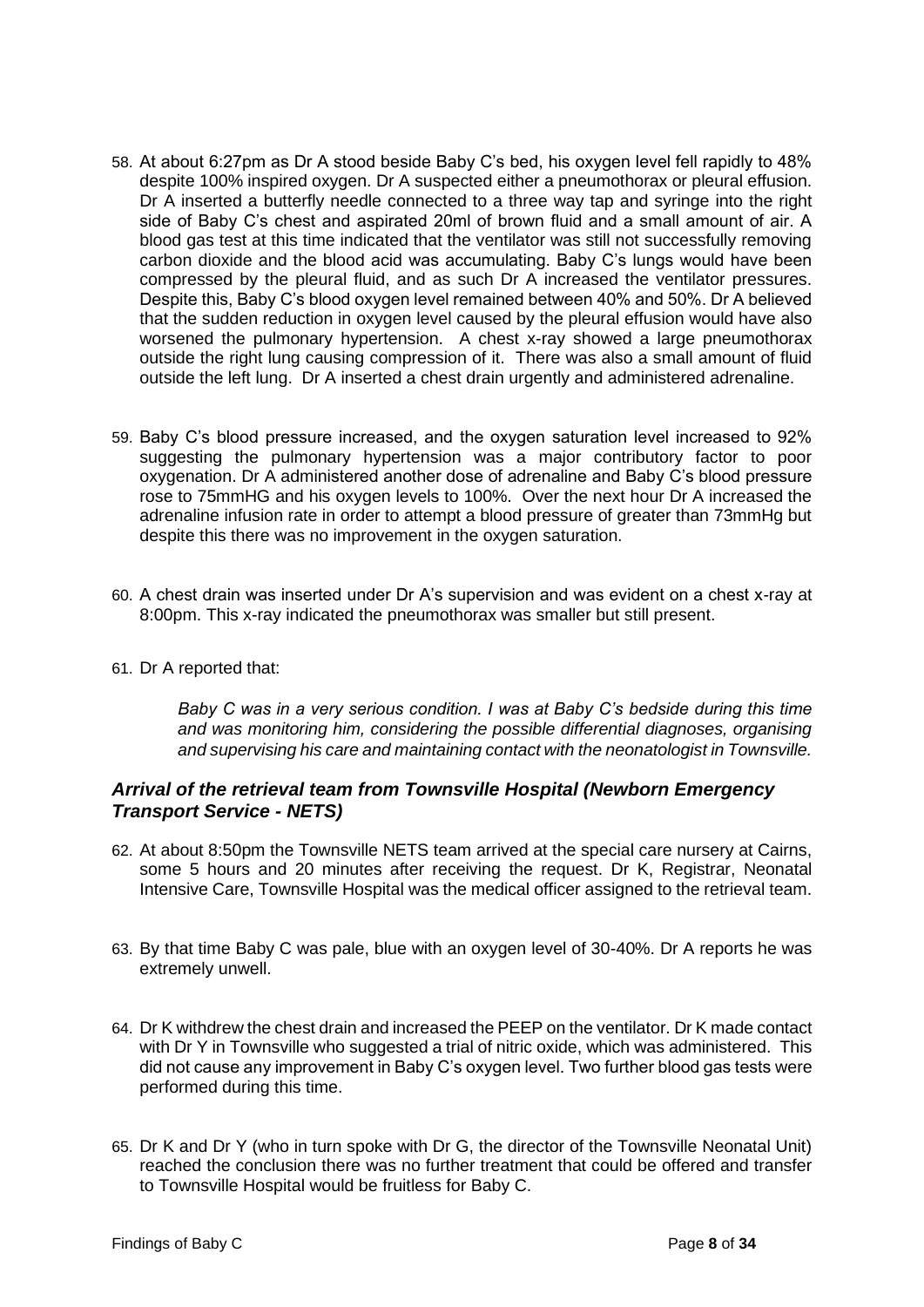- 66. At about 10:30pm Dr A and Dr K spoke to Baby C's parents explaining there was nothing further that could be done.
- 67. Baby C's oxygen levels continued to fall. Both parents elected to discontinue ventilator and inotropic support and the ETT was removed and IV therapy ceased. Baby C was cuddled by his parents and passed away at 00:50. He was 18 hours and 17 minutes of age. He remained with his parents overnight in the parent's room attached to SCBU and his parents were provided with a memory box.

## <span id="page-11-0"></span>**Expert Report – Professor Tudehope**

- 68. In light of the concerns regarding the clinical management of both Ms B and Baby C, the Coroner requested an expert opinion from Professor David Tudehope.
- 69. Professor Tudehope, at the time of writing his report in 2014, was a Professorial Researcher at the Mater Research Institute-UQ and a Professor in Paediatrics and Child Health at the University of Queensland whilst also being a visiting medical officer in neonatology at the Mater Mother's Hospital where he was a Consultant Neonatologist and the Director of the Division of Neonatology from 1977 until 2008.
- 70. Professor Tudehope described the characteristics of meconium aspiration syndrome:

*Meconium aspiration syndrome (MAS) is an important cause of respiratory distress in the term infant, with a local incidence of around 1.5 per 1000 live births. The prelude to MAS is the passage of meconium at or prior to delivery, a circumstance encountered in 10-20% of all deliveries at term especially breech and Fetal distress and more frequently post term. Meconium staining of liquor may be mild, moderate or heavy [usually with oligo-hydramnios]. Aspiration into the lungs usually occurs within a few breaths of birth. Once spontaneous respirations occur, meconium migrates into distal alveoli. The response of an infant >37 weeks gestation to Fetal hypoxic stress is to stimulate colonic activity and Fetal gasping, and if meconium is present in proximal airway it will be aspirated deep into respiratory tract. Once respiration begins postnatally, distal migration of the meconium into small airways occurs. Meconiumstained amniotic fluid (MSAF) is rarely seen at preterm delivery; its presence raises the possibility of Fetal infection (particularly listeria). Once in the lung, meconium quickly migrates down the tracheobronchial tree inducing a complex lung disease including:* 

- *large and small airway obstruction*
- *chemical pneumonitis*
- *proteinaceous alveolar oedema*
- *surfactant dysfunction or inactivation*

71. Professor Tudehope outlined the incidence of MAS is directly related to gestational age:

*[T]he overall incidence of MAS was reduced from approximately 4-5% of babies born through meconium stained liquor [5-6/1000 live births] in term and post term births to 1.5 per 1000 in Australia over the past 2 decades. This reduction has been attributed*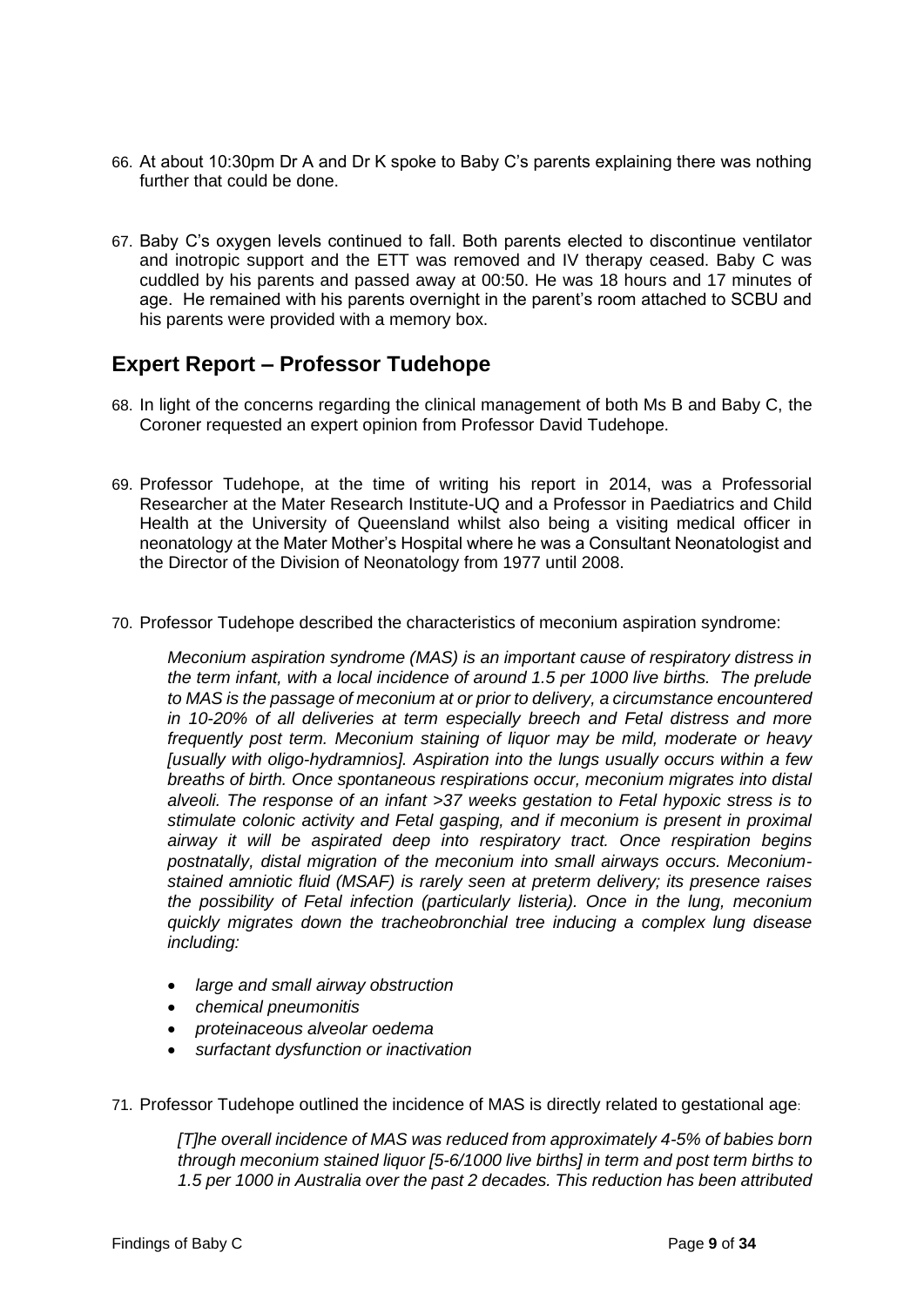*to a ten-fold reduction in post term deliveries and effective preventive management of babies born through meconium stained liquor.* 

72. He was of the view that Baby C passed meconium in utero some hours or even days before birth. The time of aspiration into lungs was not able to be determined with certainty.

#### <span id="page-12-0"></span>*Major Contributing factors*

- 73. Professor Tudehope reported there were 6 major contributing factors relevant to Baby C's death:
	- 1. Failure to induce labour at  $T + 4$  days as requested by mother
	- 2. Failure to monitor Fetus after EDD with CTG, ultrasound and Doppler flow studies.
	- 3. Failure to intubate a non-vigorous baby for tracheal suctioning of meconium at birth, placing baby on mother's chest straight after birth
	- 4. Delay in contacting the Townsville Hospital (TTH) NETS for retrieval of Baby C until 9 hours of age
	- 5. A further delay of 5.4 hours before arrival of NETS team in SCBU [14.4 hours of age]
	- 6. The trial of iNO therapy at 16 hours of age when Baby C had already collapsed with pH of 6.87, pO2 of 11 and O2 saturation of 5% was far too late to have any reasonable chance of success.

#### <span id="page-12-1"></span>*Failure to induce labour at term + 4 days and failure to monitor Fetus*

74. Professor Tudehope reported:

*The Queensland Maternity and Neonatal Clinical Guidelines Program [QMNCG] developed state-wide guidelines for induction of labour in September 2011 which were revised in January 2014. Induction of labour [IoL] at 41 weeks is supported by fewer perinatal deaths, a lower risk of MAS with no significant difference in rate of Caesarean Section compared with expectant management. In particular IoL at 41 weeks lowers risk of MAS to 0.9% compared with 3.3% for expectant management. Most women prefer IoL at 41 weeks over serial antenatal monitoring. The guideline states that waiting to 42 weeks is not recommended but the exact timing of IoL depends on the woman's preferences and local circumstances.* 

- 75. Ms B was reviewed by an Obstetrician at 40 + 6 weeks and she requested to be induced. She was told that it was Cairns Hospital policy to wait for EDD + 10 days. Instead a sweep and stretch of the membranes occurred. The decision to carry this out was a matter for the obstetrician however Professor Tudehope did note (although within the guidelines) recent advances in ethical principles in the practice of perinatal medicine would suggest that patient autonomy over-rides the other principles.
- 76. A Fetal Heart Rate in the 160s (at the time of Ms B's last appointment preinduction) should have led to further assessment of Fetal wellbeing.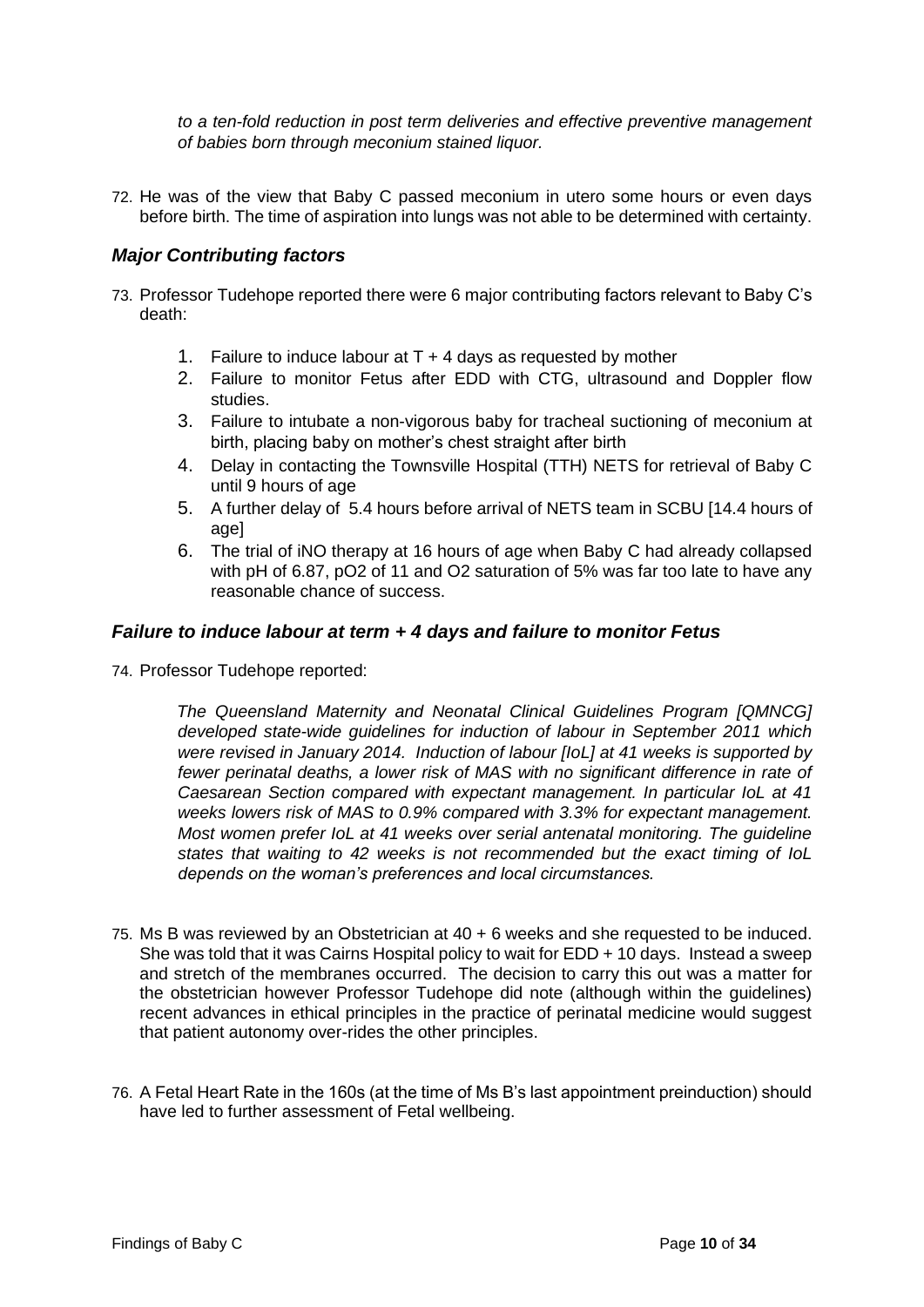#### <span id="page-13-0"></span>*Failure to intubate a non-vigorous baby for tracheal suctioning of meconium at birth*

77. Professor Tudehope reported that:

*Baby C cried straight away but had depressed respirations with large amounts of meconium coming out of mouth and nose. His pharynx was suctioned under laryngoscopic vision down to the vocal cords but he was NOT intubated for tracheal suctioning. This approach did not conform to the global standards taught in the NRP course and outlined by ILCOR and NICE. These standards of practice have evolved over 40 years since the sentinel paper of Gregory et al in 1974.6* 

*…* 

*"The assessment of a baby born through meconium stained liquor and algorithm from NRP Textbook, 6th Edition 2011 are the standards for clinical practice. No standard has ever recommended direct suctioning of trachea under laryngoscopic vision without intubation. A specially designed meconium aspirator is inserted between adaptor of ETT and suction tubing.* 

#### <span id="page-13-1"></span>*Delay in contacting TTH NETS for retrieval*

- 78. The call to Townsville NETS was not made until 3:30pm when Baby C was 9 hours old. Professor Tudehope reported that the delay was due to the assessment by Paediatricians Dr A and Dr B's assessment of the MAS not being severe as it appeared that he stabilised with treatment (assessed by clinical pulse oximetry of O2 saturations of > 80% on SIPPV/PSV, rate 60-70, pressures 30/5-8cm H2O and 100% oxygen).
- 79. Professor Tudehope stated:

*In my opinion there was clear evidence as early as 2 hours of age that this case of MAS was severe with hypoxaemia refractory to conventional ventilation and likely to involve advanced care such as sophisticated echocardiography, HFOV, iNO and pressor agents for systemic hypotension. Even as early as 2 hours of age there was evidence of severe MAS on chest radiograph and right to left shunting as determined by pre and post ductal O2 saturations.* 

#### <span id="page-13-2"></span>*Delay in NETS arrival*

80. The call for TTH NETS retrieval was made at 3:30 pm. The ambulance arrived at the TTH at 6:20 pm and left for the airport at 6:30 pm arriving at Cairns SCBU at 8:50 pm some 5 hours and 20 minutes after receiving the request. The delay was explained as to the unavailability of the Royal Flying Doctors Service Plane and a change of shift of staff. Although it wasn't clear how urgent the request for retrieval was, Professor Tudehope considered this to be an inordinate delay given Baby C was critical. Use of iNO at 16 hours of age When TTH NETS arrived at Cairns Hospital SCBU, Baby C was in a critical condition with a pH6.87, pCO2 106, pO2 11, O2 saturation 40%, Bicarb 20 and BE-14. Professor Tudehope stated:

*[T]here was no chance that iNO was going to be successful as a last ditch attempt to salvage Baby C. Had the call for retrieval been made at 0833hrs and retrieval team arrived at SCBU at CBH at 1133 hrs [5 hours of age] when gases were pH7.32, pCO2*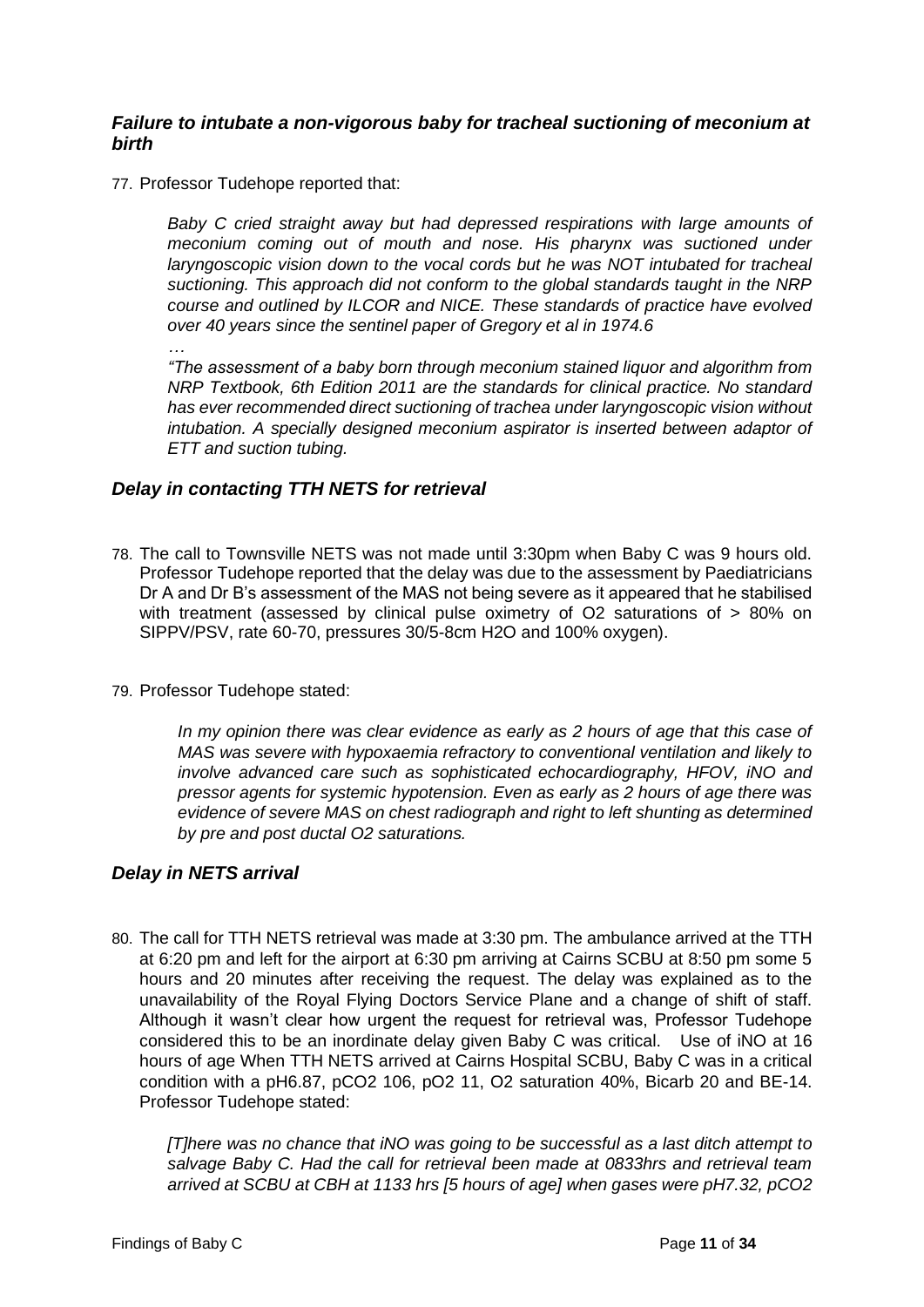*38, pO2 38, O2 saturation 67%, Bicarb 20 and BE-6 a trial of iNO and attention to systemic BP might have stabilised Baby C sufficiently to transport him safely to TTH.* 

81. Professor Tudehope was cognisant that iNO therapy could not be administered by Cairns Hospital as the special care nursery sits as a level 5 within the clinical service capability framework and as such cannot offer inhaled nitric oxide.

#### <span id="page-14-0"></span>*Missed opportunities*

- 82. Professor Tudehope was of the view that there were missed opportunities for primary prevention after Ms B's EDD (induction and intensive monitoring of Fetal wellbeing) and secondary prevention (ETT suctioning of the trachea immediately after birth). Clinical staff did not appreciate the severity of MAS of Baby C and missed an opportunity to retrieve him earlier. A further contributing factor was the delay in arrival of NETS at Cairns Hospital.
- 83. Professor Tudehope commented in relation to Australian data on MAS:

*These data suggest to me that had Baby C been born in a tertiary Perinatal Centre he almost certainly would not have died. Having said that there was no antenatal or intrapartum indication for him to have been born in a tertiary centre. Out born babies*  with MAS who are transferred by a retrieval team to a tertiary centre have higher *mortality and long term disability rates than inborn babies with MAS.* 

### <span id="page-14-1"></span>**Response by the Cairns Hospital**

84. The Coroner provided the issues raised by Professor Tudehope to Dr A and Dr S. The Cairns and Hinterland Hospital and Health Service ('CHHHS') had also met with Baby C's parents in an attempt to answer their concerns. Dr M, the Clinical Director of Paediatrics, and Dr S, the Clinical Director of Obstetrics and Gynaecology, conducted a clinical care review and a maternal and perinatal mortality review. In summary, the CHHHS considered the care and treatment afforded to Ms B and to Baby C was appropriate and consistent with the then current State-wide Guidelines and CHHHS procedure.

#### <span id="page-14-2"></span>*Failure to induce labour at T + 4 days as requested by mother*

- 85. At the conclusion of the perinatal mortality review by CHHHS it was noted that nothing could or should have been done differently to manage Ms B's pregnancy nor delivery on 13 December 2012.
- 86. The hospital notes do not record that Ms B had requested an induction although it was accepted that she did so by the hospital. It was also accepted that Ms B was given the wrong record (a record from her previous pregnancy) when she asked for it. She was told that she need not come in for the correct record as it would be there for her labour.
	- 87. CHHHS outlined their position as follows: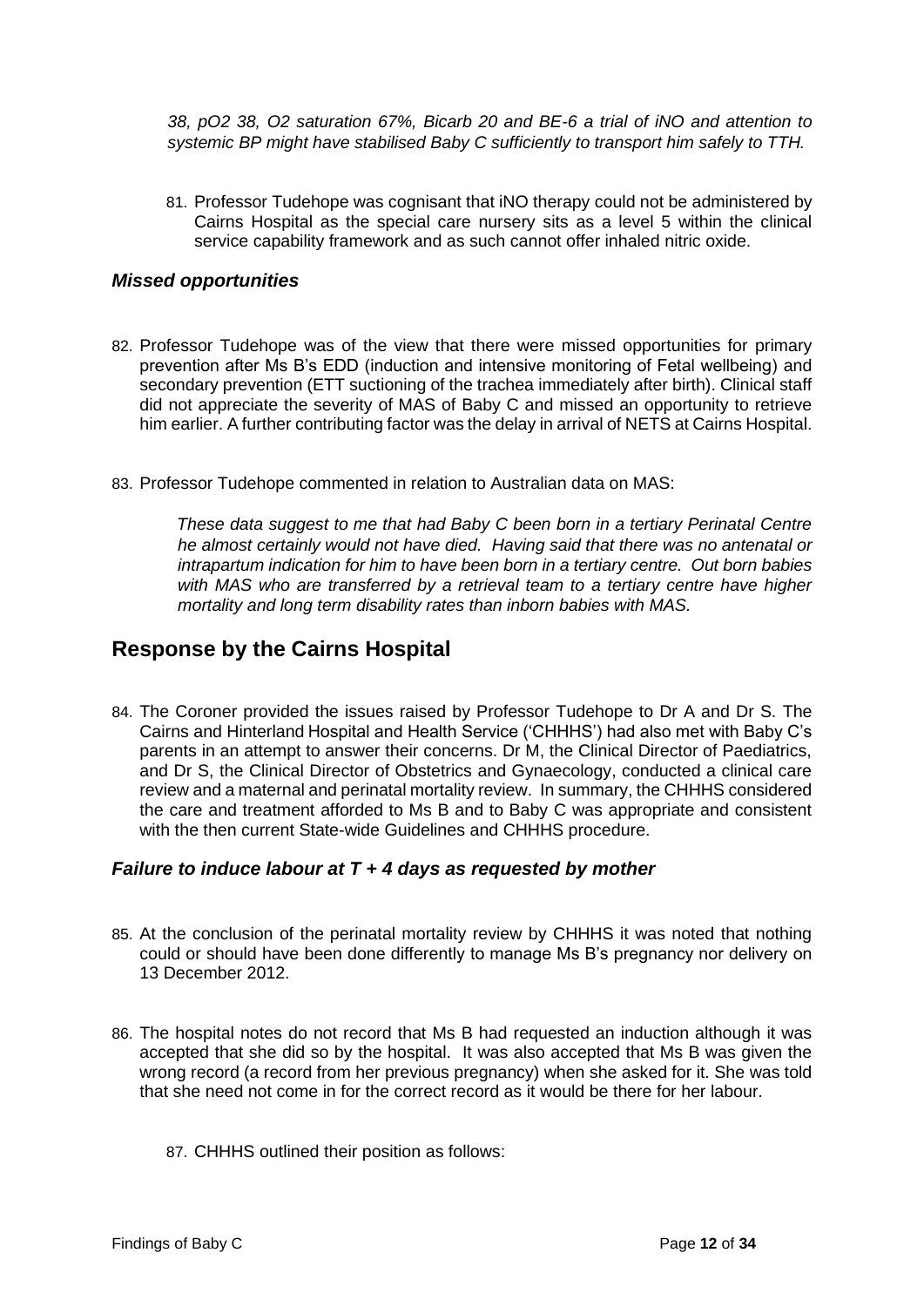*'The Queensland Maternity and Neonatal Clinical Guidelines, Induction, Prolonged Pregnancy for women with uncomplicated pregnancies, recommended induction between 41 and 42 weeks. Ms B's due date was based on the ultrasound taken on 4 May 2012. An ultrasound done between 710 weeks gestation to determine due date has statistically a 95% accuracy rate. 10 December 2012, 6 days after the estimated delivery date. The Obstetric Department does restrict inductions requests with no medical reason. Social induction is only done in exceptional circumstances and is not without risks. A decision to progress to an induction is carefully approached especially when the pregnancy is considered to be normal, low risk and there is no compromise to mother or baby. The risks associated with an induction must be weighed against the benefits. As there was no clinical indication to warrant an induction, it was appropriate for the obstetrician to perform a 'strip and stretch' an alternative to induce labour without drugs. This is associated with fewer effects than using drugs to induce labour.* 

*An induction is designed to prevent stillbirth. It is not designed to prevent meconium aspiration. There is no test to detect meconium aspiration and it is very difficult to pinpoint meconium aspiration prior to delivery as an ultrasound and the blood flow through the cord does not detect meconium presence.* 

*An incident occurred within the last week of pregnancy caused Baby C to poo [sic], resulting in meconium aspiration. Clinical staff have not been able to determine what caused the event, however it could have been due to a change in his blood pressure (decrease) resulting in a stroke. They can only speculate on what occurred.'*

#### <span id="page-15-0"></span>*Failure to monitor Fetus after EDD with CTG, ultrasound and Doppler flow studies*

- 88. The director of Paediatrics, advised Baby C's parents that if Baby C's Fetal heart rate was persistently above 160bpm it would indicate stress for some reason. Dr A, did not record whether the Fetal heart rate of 160bpm was sustained or accelerated. Dr A was no longer employed by the hospital and the hospital was not able to clarify this issue.
- 89. The Fetal heart rate normal baseline is between 110-160bpm with normal baseline variability at 5-25 bpm between contractions. If the attending Obstetrician was concerned, it would have been reasonable to perform a cardiotocography (CTG). However, there are no documented clinical findings to indicate a sustained abnormal Fetal heart rate or pattern that would warrant CTG.
- 90. CHHHS referred to the State-wide Queensland Clinical Guidelines: Maternity and Neonatal Clinical Guideline: Intrapartum Fetal surveillance which was the current guideline at the time of this matter. It provides that the risk factors that increase the risk of Fetal compromise require intrapartum CTG during the antenatal period, conditions with respect to "Prolonged pregnancy greater than or equal to 42 weeks". Further, reference to the CHHHS Procedure "Management of Prolonged Pregnancy" current at the time of this matter, applied to pregnancies of more than 41 weeks.
- 91. In addition to the above, the Chair of the Maternal and Perinatal Mortality review advises: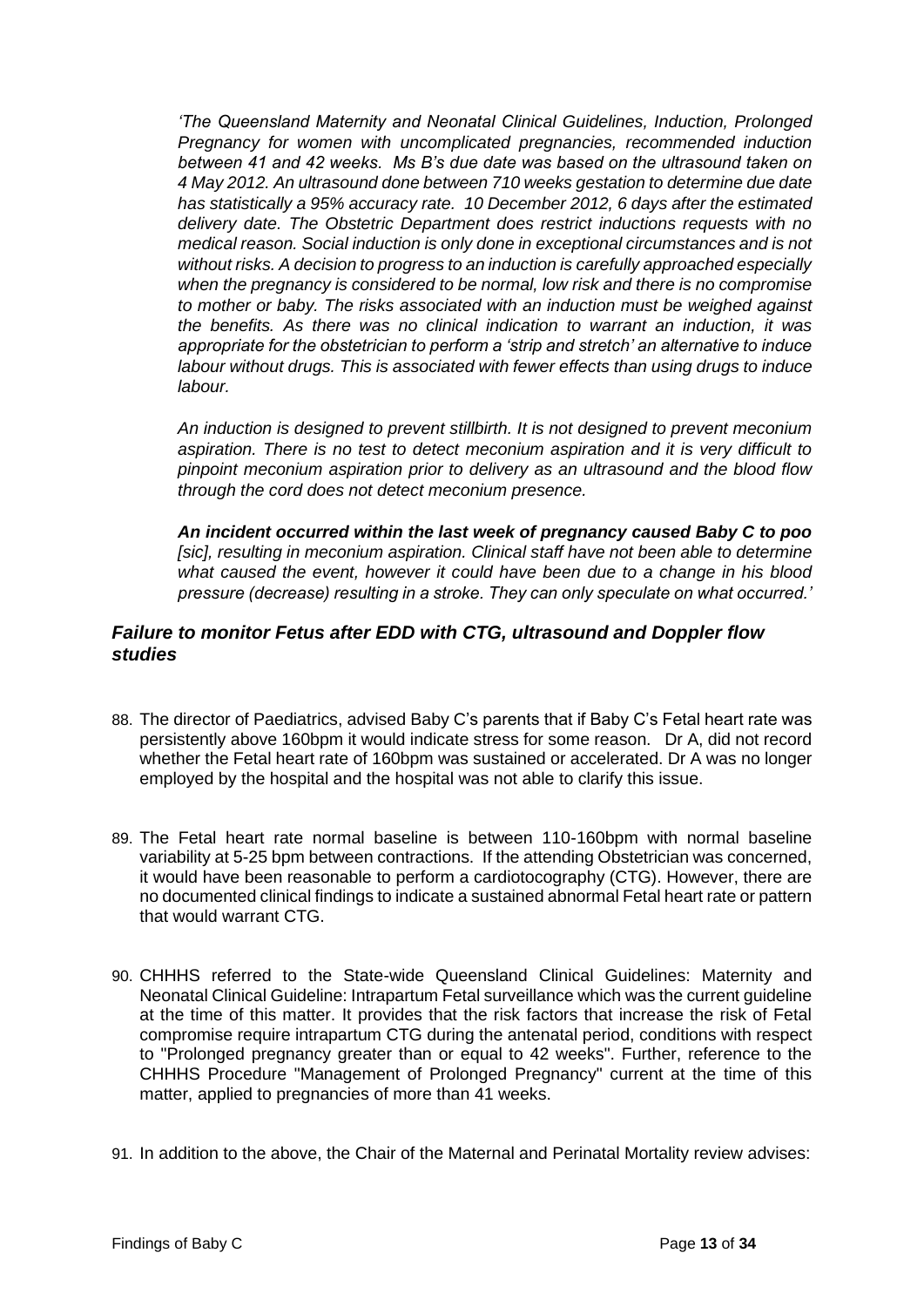*Monitoring postdates is not really prescribed by RANZCOG Guidelines*.

92. Dr H advised that even if an ultrasound was conducted it would have only showed Baby C's size not whether there was meconium present as blood flow through the cord also wouldn't detect meconium.

<span id="page-16-0"></span>Failure to intubate a non-vigorous baby for tracheal suctioning of meconium at birth

93. Dr S was asked directly whether ETT suctioning of trachea in a non-vigorous baby with a heart rate of less than 100, poor respiratory effort, and hypertonia at 1 minute of age, and 5 minutes, was used, to which she responded:

*The baby cried and was suctioned prior to the first APGAR reading being taken at 1 minute. Thereafter, ETT suctioning of the baby occurred in SCN as set out above.* 

94. There was little or no additional information provided on this point.

#### <span id="page-16-1"></span>*Delay in contacting TTH NETS for retrieval of Baby C until 9 hours of age*

- 95. Dr A stated that the extent of the meconium aspiration was recognized as soon as Baby C was born. Baby C's condition then improved slowly for the first 6 hours of life. Dr A said: *His respiratory acidosis was managed with appropriate ventilator support. However, his pulmonary hypertension was not improving, and a decision was made to request a transfer to Townsville Hospital for ongoing management with inhaled nitric oxide and possibly HFOV.*
- 96. The decision to request to transfer to Townsville Hospital at 1:30pm was done in conjunction with advice from consultant neonatologist from Townsville Hospital about the management of Baby C.
- 97. Dr M advised Baby C's parents that in retrospect Dr A and Dr B should have contacted the TTH neonatal team in Townsville sooner. However they didn't because although Baby C was ill, his condition had been stabilized and it was felt that he would improve.

#### <span id="page-16-2"></span>*The trial of iNO therapy*

- 98. As a level 5 clinical service capability framework (CSCF) special care nursery it is not within the CSCF of the Cairns Hospital to offer inhaled nitric oxide.
- 99. There have been requests for CHHHS to be upgraded to a level 6 facility. Dr M was of the opinion that if nitric oxide was available, it wouldn't have made a difference as Baby C's meconium aspiration was too severe, evident by Baby C's stained nails, the meconium had been present for long periods.

#### <span id="page-16-3"></span>*Other issues*

100. CHHHS have since also responded to the issues of management and information between the treating team and parents Mr B and Ms B. These included the lack of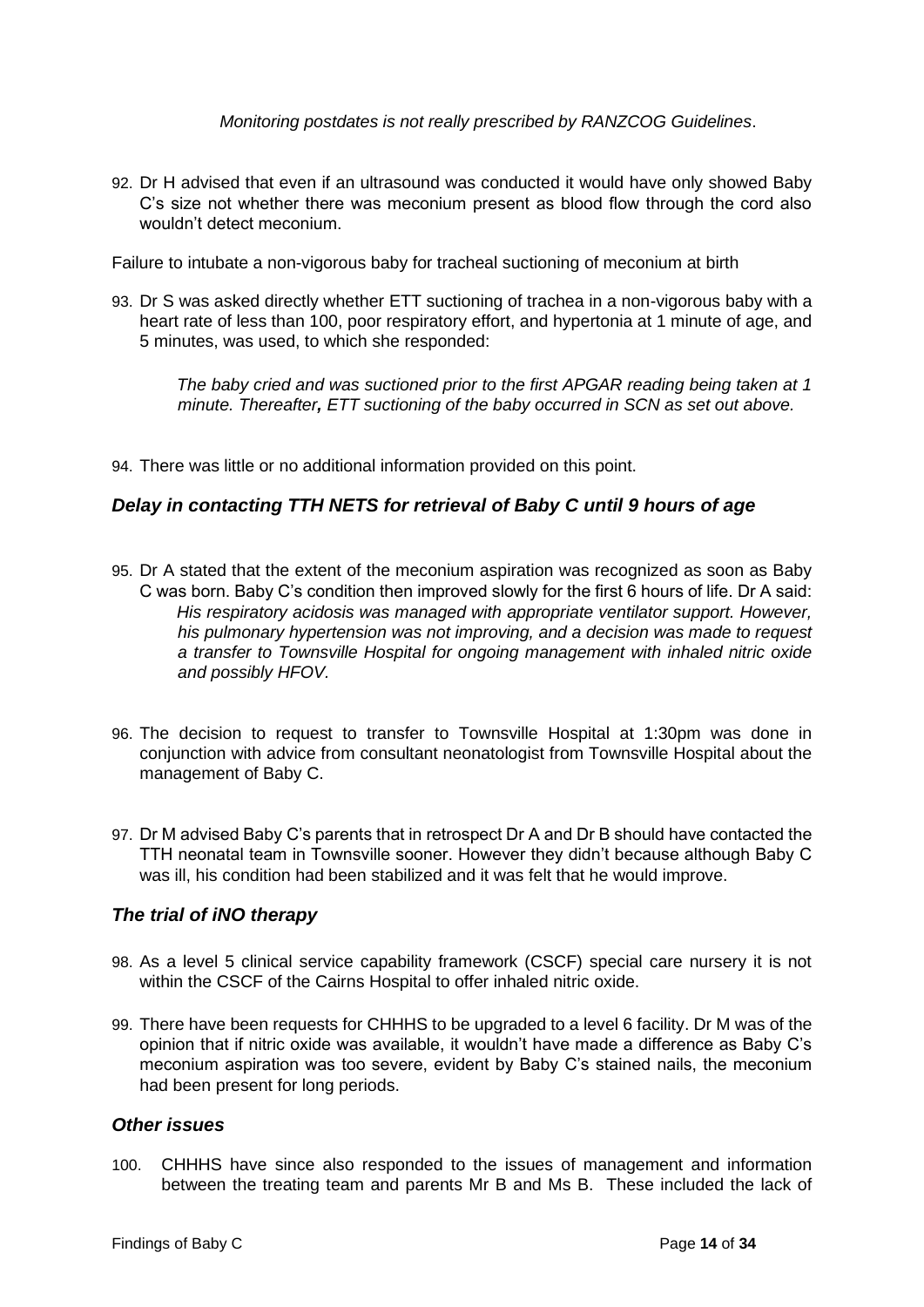information about the deterioration of Baby C, how that information was delivered and inappropriate comments from a special care nurse that Ms B should have come into hospital sooner.

## <span id="page-17-0"></span>**Expert Report – Dr David Cartwright**

- 101. In light of the hospitals response, a further expert opinion was sought by me from Dr David Cartwright to form part of the coronial investigation.
- 102. Dr Cartwright is a Pre-Eminent staff specialist, Neonatologist, at the Royal Brisbane and Women's Hospital and Sunshine Coast University Hospital. He is also an Associate Professor at the University of Queensland Department of Paediatrics and Child Health. His medical practice has been entirely involved with the care of newborn babies since 1979 and was the Director of Neonatology at the Royal Brisbane and Women's Hospital from 1988 until June 2017.
- 103. Dr Cartwright addressed five points in relation to this matter and they are outlined as follows.

#### *1. The decision making process around induction of labour*

104. Dr Cartwright notes that this is primarily an obstetric question, and has been answered in the perinatal mortality review. As a neonatologist, he is aware of many obstetric practices, (and their guidelines). He opined that the decision to induce labour at 'T+10' (41 weeks and 3 days) if not in labour after the membrane sweep undertaken at T+6 is quite consistent with current guidelines, and those in place at the time, and in his experience is also quite consistent with current obstetric practice.

#### *2. The nature and extent of Fetal monitoring after the Estimated Day of Delivery (EDD)*

- 105. Baby C was born at 41 weeks 2 days. To this extent he disagreed with Professor Tudehope's statement that 'Failure to monitor Fetus after EDD with CTG, ultrasound and Doppler flow studies', was an error on behalf of Cairns Hospital, and referred to the guideline that such monitoring would be recommended after 42 weeks, not after EDD.
- 106. Associate Professor Kimble (I refer to her report below) on this point, also says that the current recommended guidelines indicate progression to twice weekly monitoring would occur at 42 weeks (which Ms B was not).

#### *3. The decision not to intubate immediately at birth*

107. Dr Cartwright stated that there is no doubt that guidelines current at the time of Baby C's birth recommended intubation at birth for suction of meconium for all non-vigorous babies, but Dr Cartwright further noted that they also emphasised that it should occur before the first breath, important because that breath takes meconium present in the trachea and places it further down the airway where it is no longer accessible to suctioning using an endotracheal tube. Dr Cartwright explained that the teaching slide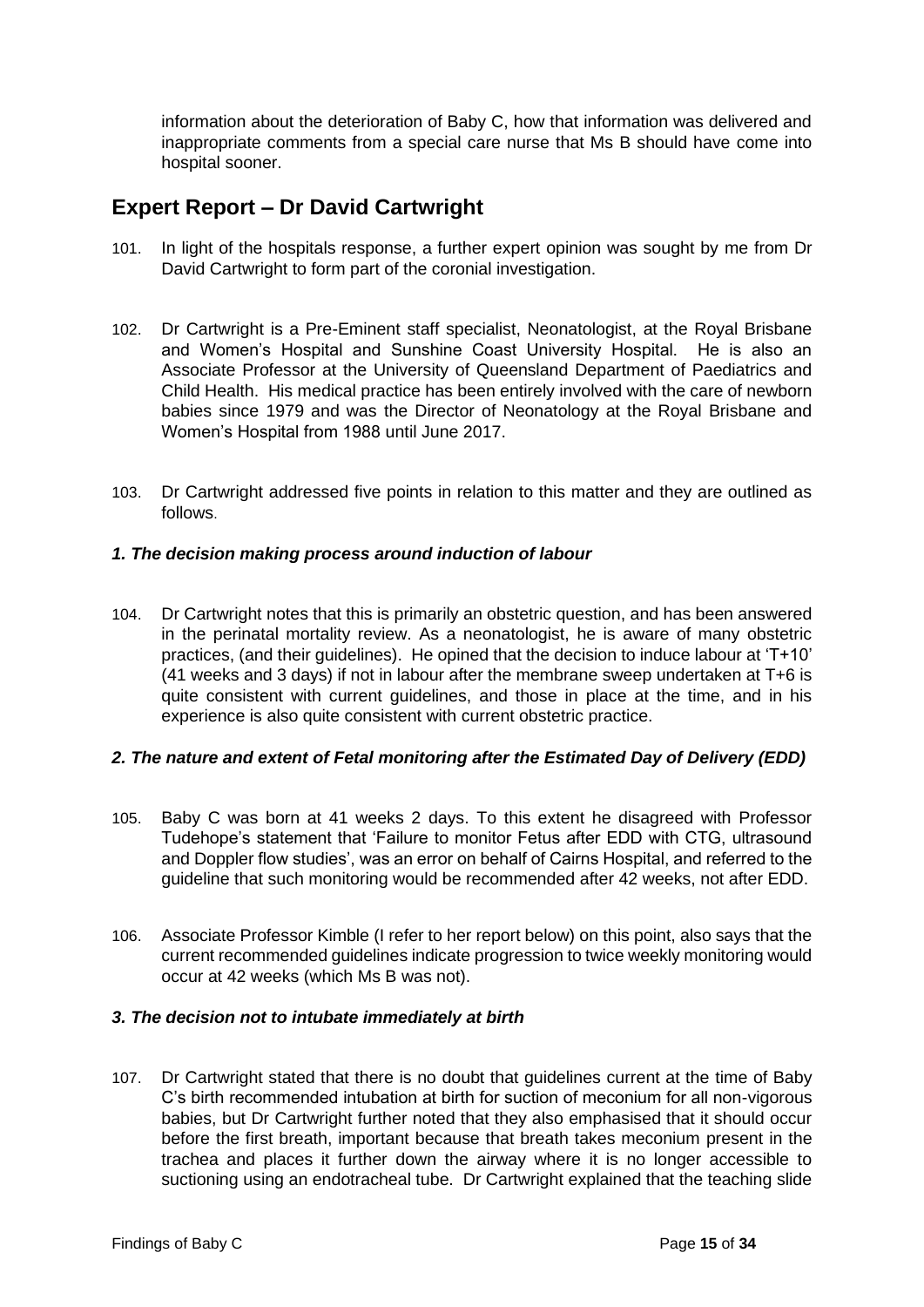on this from 'Neoresus', the neonatal resuscitation program taught in Queensland Health Hospitals since 2013, states:

'*Meconium during birth with a depressed infant Intubation should only be performed:* 

- *Immediately after birth*
- *If an experienced practitioner and all needed equipment are readily available.*
- *Before the onset of breathing and crying and in infants with decreased muscle tone.*
- *It should not be done if the infant is vigorous and breathing or crying.*'
- 108. Dr Cartwright explained that:

*Baby C, had breathed - he must have, because he cried at birth. He was otherwise not vigorous. The registrar present seems to have been an experienced operator – she later sedated and intubated him without need for assistance. He really was a baby who didn't fall into the totally non-vigorous, non-breathing category, nor the vigorous and crying category. I am quite certain that I personally would have intubated and suctioned for meconium, then reintubated him to give the positive pressure breaths needed, but I cannot be totally critical of someone who didn't. It should not ever be thought that the problems of meconium aspiration can all be overcome by suctioning the trachea at birth. The difficulty in management comes from the associated pulmonary hypertension much more than the presence of meconium, and resuscitation must always take precedence over intubation for meconium suction. Meconium aspiration without pulmonary hypertension is not difficult to manage; pulmonary hypertension without meconium aspiration is difficult to manage.* 

*It is of interest that opinion on this has altered somewhat since that time, such that current ANZCOR (Australian and New Zealand Council on Resuscitation) guidelines, dated January 2016, state 'For babies who are not vigorous (not breathing or crying,*  low muscle tone) the available evidence does not support or refute the value of *routine endotracheal suctioning in preventing MAS ' and 'ANZCOR suggests that there is insufficient published human evidence to suggest routine tracheal intubation for suctioning of meconium (CoSTR 2015).7 Potential benefits of removing meconium from the trachea need to be weighed against what is likely to be an urgent need for other resuscitation maneuvers. Emphasis should be made on initiating ventilation rapidly in non-breathing or ineffectively breathing infants. That does not say that it should never be done, just that it is not as mandatory as was once taught.* 

109. Dr Cartwright stated that he agreed with Professor Tudehope that:

*No standard has ever recommended direct suctioning of trachea under laryngoscopic vision without intubation*.

#### *4. The timing of the decision to contact the Townsville Hospital to request retrieval of Baby C*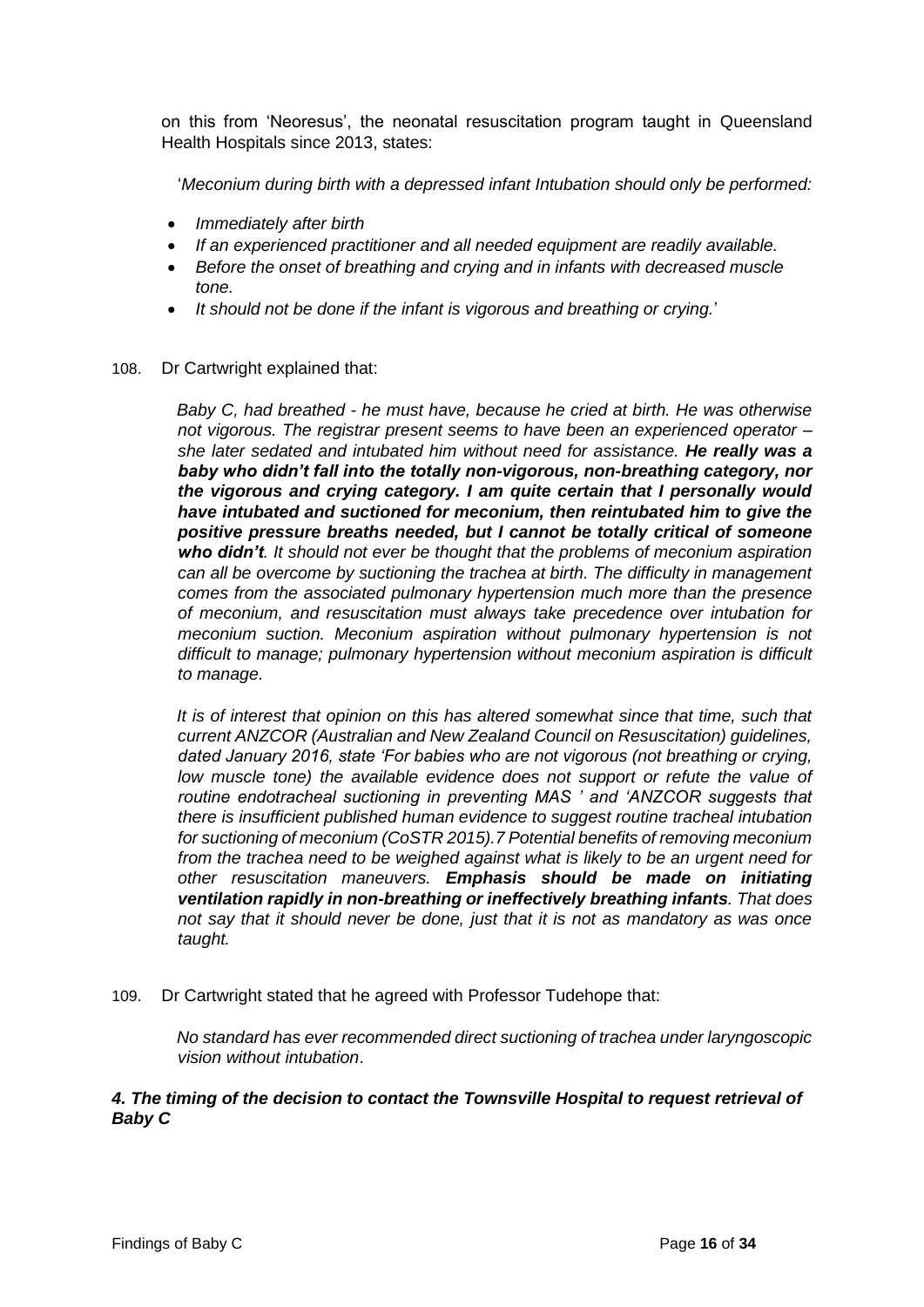110. Dr Cartwright was firmly of the view that this should have happened much earlier, probably around 08:00.

He explained that:

*At that stage, Baby C was assessed as having meconium aspiration syndrome with pulmonary hypertension (later confirmed on cardiac echo), was intubated and ventilated with quite high pressures, and required 100% oxygen to achieve only marginal saturations measured by pulse oximetry. There is no information regarding the siting of the oximeter probe, but one assumes, from the recorded observations and concomitant blood gases from a post-ductal site, that it was probably in a pre-ductal position, on the right hand or wrist. In all of the recorded observations between 07:30 and 24:00, there are only 2 saturations above 95% - the very first, at 07:30, and another at 19:00 which is so out of keeping with the ones before and after, and with blood gas at 18:37 that it seems to be an aberration. That is indicative of very severe pathology in someone receiving 100% oxygen.* 

*Cairns Hospital operates as a Level 5 neonatal unit. The criteria for that in the Clinical Services Capability Framework include 'manages expected short-term mechanical ventilation (i.e. 48-72 hours) in consultation with a Level 6 service'. If that consultation had occurred early in the course of Baby C's ventilation, an experienced neonatologist would have quickly discerned that this was a serious situation not likely to be short-term and likely to require further escalation of management, and would I believe have recommended retrieval to a Level 6 centre.* 

*I agree entirely with Professor Tudehope's statement 'Had the call for retrieval been made at 0833hrs and retrieval team arrived at SCBU at CBH at 1133 hrs [5 hours of age] when gases were pH7.32, pCO2 38, pO2 38, O2 saturation 67%, Bicarb 20 and BE-6 a trial of iNO and attention to systemic BP might have stabilised Baby C sufficiently to transport him safely to TTH.' (Note that oxygen saturation of 67% is as recorded on the blood gas, from the iStat machine, which I suspect is a calculated value using adult haemoglobin characteristics – the oximeter saturations at the time were in the low 90s). I think there is every reason to believe that institution of iNO (nitric oxide) therapy at the time late morning when blood gases were reasonable would have been successful in achieving better oxygenation and quite possibly allowing some weaning of ventilator pressures that might have decreased the chance of the later occurrence of pneumothorax, and would have allowed safe transfer to Townsville, and most likely survival. There is a need for ongoing stabilisation, but that should be after requesting advice from the Level 6 Service, not instead of seeking that advice. Had the call to Townsville been made earlier in the day, it is highly likely that the later delays in transport aircraft availability would not have occurred. My experience with making calls in the mid-afternoon in south-east Queensland is that there is commonly a delay relating to pilot fatigue provisions, and the need to wait for a new aircraft crew to come on duty (we seem to still be unsure of the exact reason for the delay in this instance).* 

#### <span id="page-19-0"></span>*Use of iNO therapy at 16 hours*

111. Dr Cartwright did not think that the timing of 16 hours was the critical factor to consider in this matter as it is rather the virtually moribund state of Baby C at that time that would make there to be little likelihood of success of using iNO. Dr Cartwright could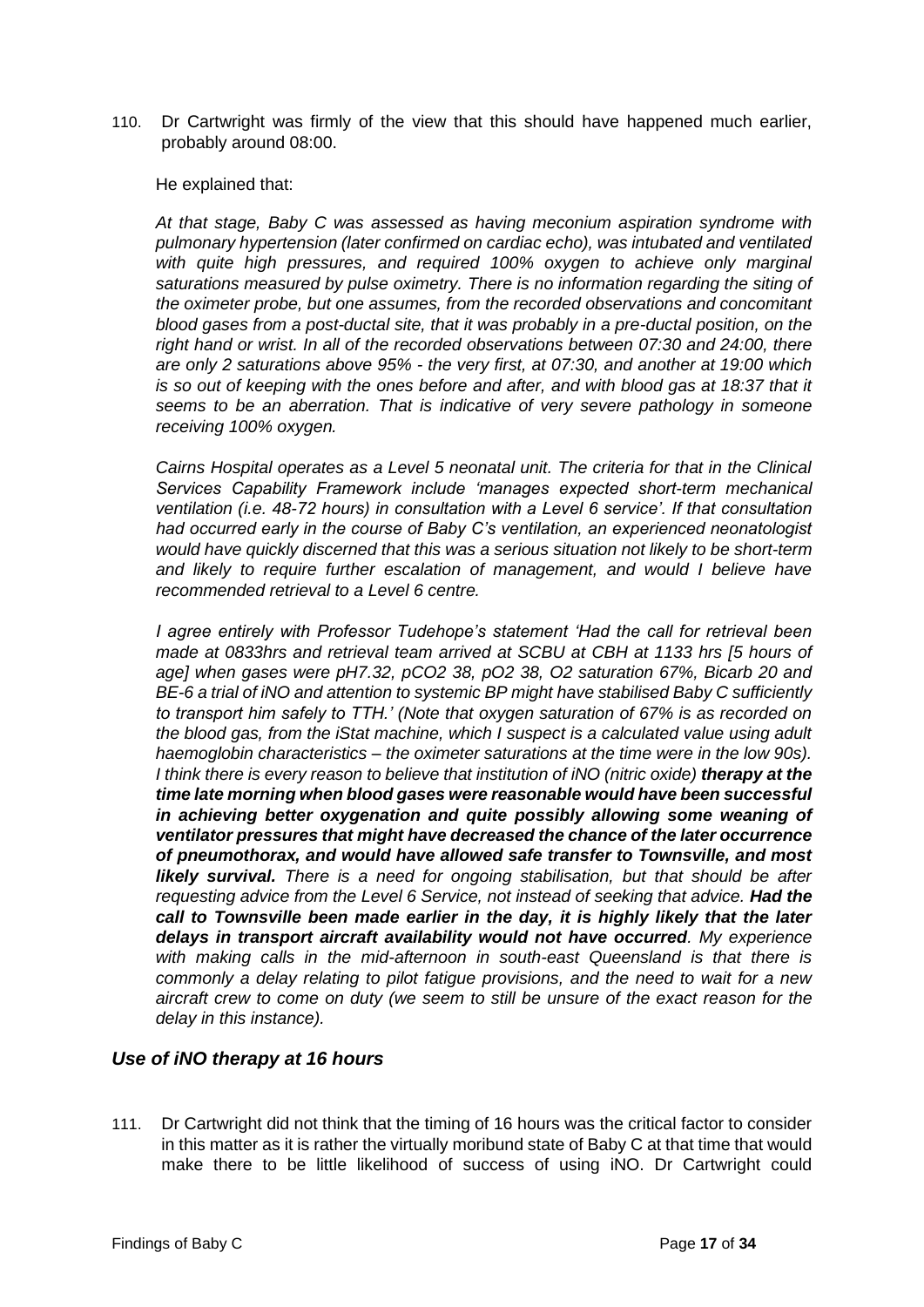understand why it was tried, as a virtual 'last ditch effort', but the chances of success are negligible in such a severely acidotic and hypoxic baby.

112. Dr Cartwright pointed out that earlier in the day, when the Baby C's pH was almost normal, and the pCO2 also close to normal, that he would rate the chance of success of using nitric oxide as very high. Dr Cartwright did not agree with the assertion that the meconium aspiration syndrome was 'too severe' (per the parental interview record).

#### <span id="page-20-0"></span>*Dr Cartwright's conclusion*

113. Dr Cartwright concluded:

*Overall, my view of Baby C's management leads me to conclude that the one thing most likely to have made a difference to his course, and perhaps outcome, was the late referral to The Townsville Hospital neonatal unit and retrieval service.* 

## <span id="page-20-1"></span>**Associate Professor Rebecca Kimble expert report**

- 114. So as to better understand the risk factors for meconium aspiration I requested an expert report from Associate Professor Rebecca Kimble.
- 115. Dr Kimble's qualifications are as follows:
	- MBBS, FRANZCOG, GAICD, Grad Cert IV Training & Assessment
	- Medical Lead, Quality Improvement
	- Patient Safety and Quality Improvement Service, Department of Health (Qld)
	- Director State-wide Paediatric & Adolescent Gynaecology Services
	- Chair, State-wide Maternity and Neonatal Clinical Network
	- Director Queensland Clinical Guidelines
	- Pre-Eminent Staff Specialist Obstetrics and Gynaecology
	- Royal Brisbane & Women's Hospital and Queensland Children's Hospital University of Queensland, Faculty of Medicine.
- 116. The questions I posed to Dr Kimble via a Form 25 and her response to each is as follows:
	- 1. What are the risk factors for 'meconium aspiration';
	- 2. Can meconium aspiration be detected prior to birth;
	- 3. Recent statistics on the prevalence of 'meconium aspiration'; and
	- 4. Any further observations that may assist the coronial investigation with reference to available material (to be provided)

#### **1) Risk Factors for Meconium Aspiration (Syndrome MAS)**

*Current literature on risk factors for meconium aspiration is based on retrospective studies, of which there are few from Maternity Services where intrapartum Fetal surveillance is available. The incidence of MAS in the developed world is low and seems to be*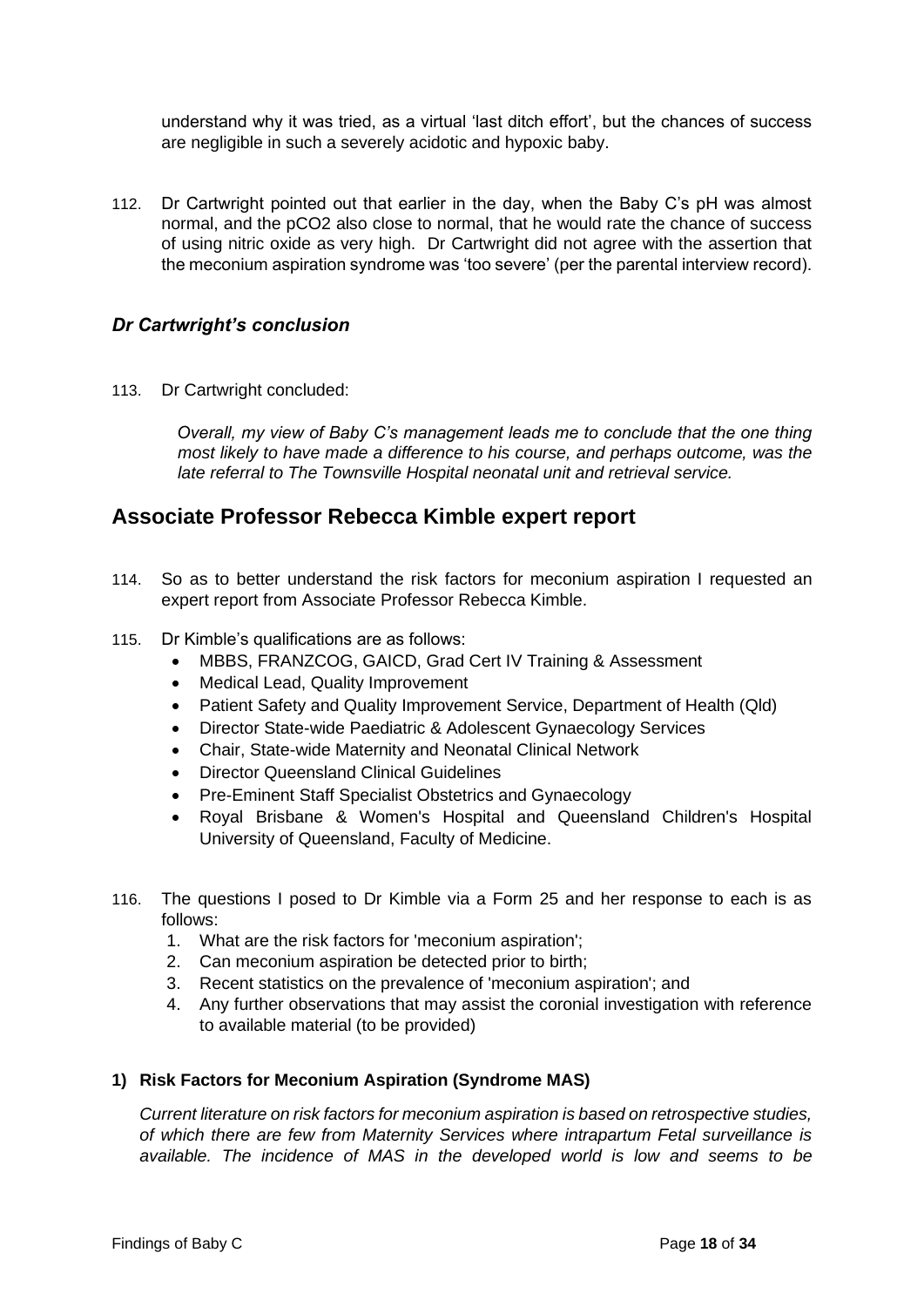*decreasing. Risk of MAS is significantly greater in the presence of Fetal distress and low Apgar score, as well as Pacific Islander and Indigenous Australian ethnicity.* 

*The observed risk factors in studies suggest 'compared with healthy neonates with Meconium Stained Amniotic Fluid, those with Meconium Aspiration Syndrome (MAS) had a higher rate of no reassuring Fetal heart rate tracing, thick meconium in amniotic fluid, and Apgar score </= 5 at 5 minutes'.*

*All deaths and long- term morbidity occurred in babies with abnormal cardiotocographs, or in unmonitored babies.*

*Factors that have been associated with an increased risk for MAS are heavy meconiumstained amniotic fluid, the discovery of meconium in the active phase of labour, nulliparity, post- dates, growth restriction, Fetal heart rate abnormalities during labour, low Apgar scores, and the presence of meconium below the vocal cords.*

#### **2) Can meconium aspiration be detected prior to birth?**

*Current literature focuses on risk factors, and there's a paucity of information on detection of meconium aspiration prior to birth. The above risk factors would warn clinicians to be aware of the possibility of meconium aspiration and manage the labour and birth with intrapartum Fetal surveillance using cardiotocography to detect Fetal distress, and act according to current Guidelines on intrapartum Fetal Surveillance.*

#### **3) Recent Statistics on the prevalence of meconium aspiration**

*The incidence of Meconium Aspiration Syndrome in the developed world is low and seems to be decreasing.* 

*Queensland data is presented below in several tables from Queensland Department of Health, Statistical Services Branch. A summary narrative is provided to interpret the data:* 

*Since the numbers are so small the data has been summarised over the entire period from 2012-2018.* 

- *1. Between 2012 and 2018 3.5 per 1,000 total births occurred where neonatal meconium aspiration was coded as being present as a neonatal morbidity or main or contributing cause of death in the Queensland Perinatal Data Collection.*
- *2. Between 2012 and 2018 86.7 per 1,000 total births occurred where either neonatal meconium aspiration was coded as being present as a neonatal morbidity or main or contributing cause of death or meconium stained amniotic fluid causing Fetal distress was coded as a labour or delivery complication in the Queensland Perinatal Data Collection.*
- *3. The incidence of deaths where the main or contributing cause of death included meconium aspiration was 0.02 per 1,000 total births in Queensland between 2012 and 2018.*

*Between 2012 and 2018 of all pregnancies in Queensland where labour and delivery were complicated by Fetal distress and presence of meconium in amniotic fluid, the rate of neonatal meconium aspiration ranged between 2.26 % to 3.01 %, without a trend over those years.*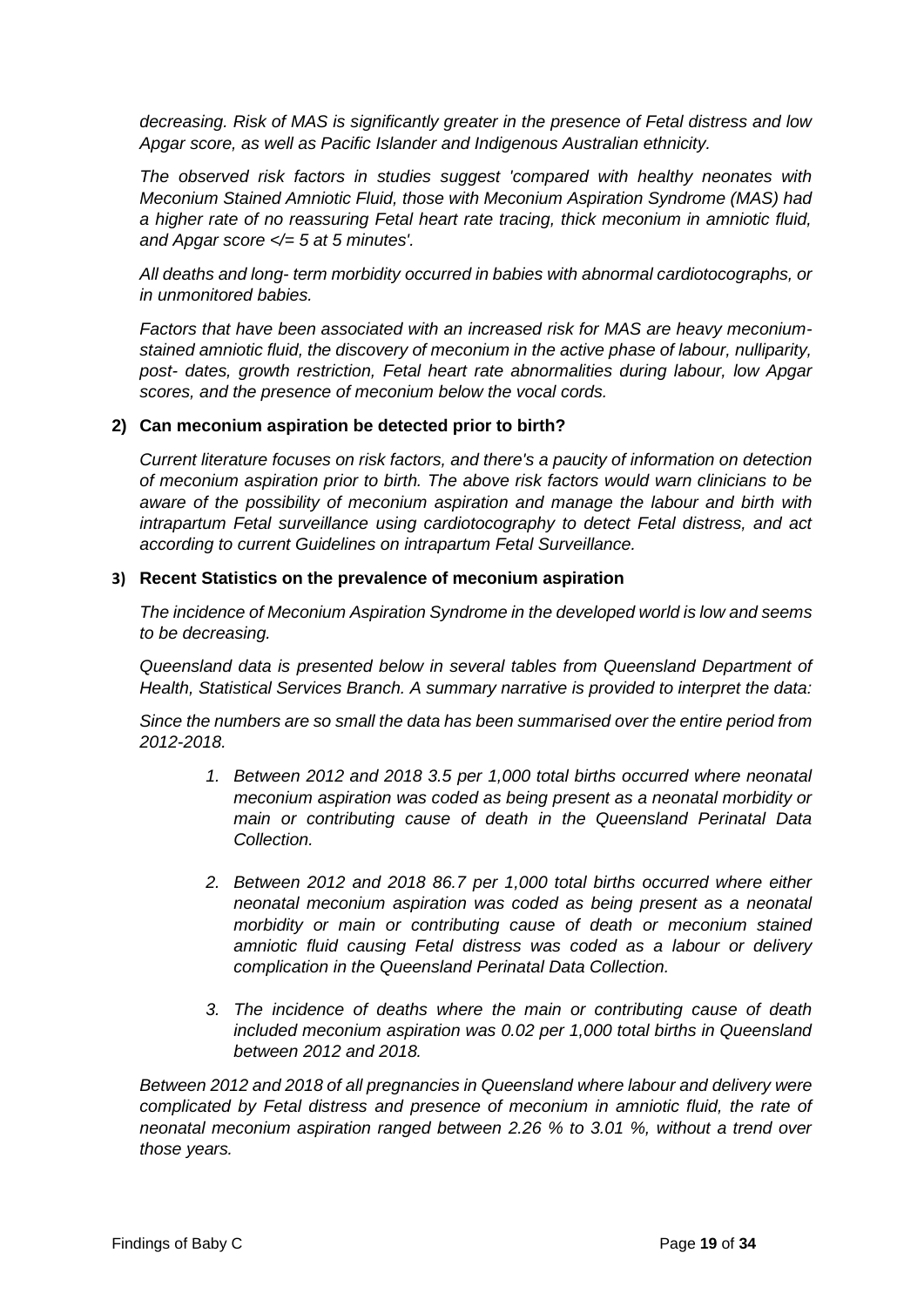*Between 2012 and 2018 of all births where there was meconium aspiration, the number of babies who were stillborn has declined to zero after 2016, and of those born alive the number of babies who subsequently died has declined since 2012 however the total numbers are too small to suggest statistical significance.*

#### **4) Any further observations that may assist the coronial investigation with reference to available material (to be provided).**

*Queensland Clinical Guideline Induction of labour {/Ol} current at the time of Baby C's birth and death in December 2012 was Version 3 published in August 2011, to be reviewed in 2016. The recommendation in relation to prolonged pregnancy in this version at section 2.1 was:*

- *For women with uncomplicated pregnancies, recommend IOL between 41 and 42 weeks.*
- *Waiting after 42 weeks is not recommended.*
- *Exact timing depends on the woman's preferences and loco/ circumstances*

*At section 1.4 of this version Care if induction of labour declined, the following guidance appeared:* 

*"No form of increased antenatal monitoring has been shown to reduce perinatal mortality associated with post-term pregnancy. However, it is recommended from 42 weeks, to offer increased antenatal monitoring consisting of twice weekly:*

- *Cardiotocogrophy (CTG)*
- *Ultrasound assessment of amniotic fluid volume using: Estimation of maximum amniotic pool depth, or amniotic Fluid Index*
- *Umbilical arterial Doppler ultrasound*

*I comment at this juncture, my understanding with reference to the Queensland Clinical Guideline (IOL) is that Ms B's pregnancy would be considered 'uncomplicated'. Noting that induction of labour occurred at 41 weeks and 3 days (full term plus 10 days), Ms B would not therefore fall within the recommendation for twice weekly antenatal monitoring (which if applicable would occur from 42 weeks).*

- 117. I asked Dr Kimble to clarify my observation and she responded as follows:
	- *With reference to the Queensland Clinical Guideline (IOL) Ms B's pregnancy would be considered uncomplicated and noting that induction of labour occurred at 41 weeks and 3 days (full term plus 10 days) did (/ does) not fall*  within the recommendation for twice weekly antenatal monitoring (which if *applicable would occur from 42 weeks).*

## <span id="page-22-0"></span>**Comment and analysis**

- 118. I accept that there were missed opportunities in the clinical care of Baby C. I have considered:
	- i. the delay in contacting The Townsville Hospital for Baby C to be transferred to a level 6 service; and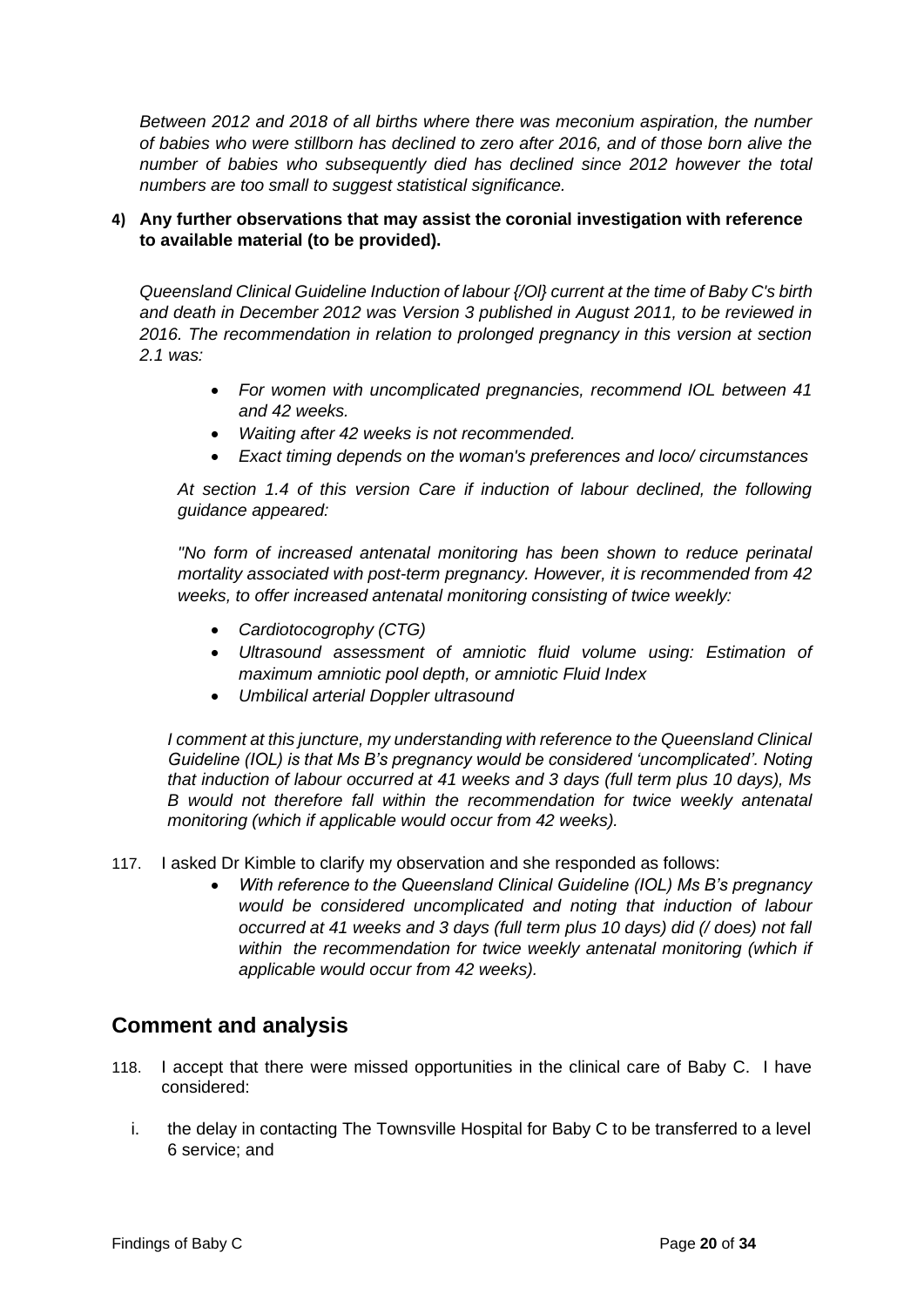- ii. the issue raised by Professor Tudehope and agreed by Dr Cartwright, that Baby C's pharynx was suctioned under laryngoscopic vision down to the vocal cords and he was not intubated for tracheal suctioning.
- 119. Professor Tudehope and Dr Cartwright agree that no standard has ever recommended direct suctioning of trachea under laryngoscopic vision without intubation.
- 120. The clinical review by CHHHS refers to the Queensland Maternity and Neonatal Clinical Guideline "Neonatal resuscitation" and notes that Dr S acted within those guidelines. Those guidelines refer to the tracheal suctioning via intubation.
- 121. Professor Tudehope recommends that the CHHHS should comply with the Clinical Services Capability Framework guidelines and that all clinical staff in Level 5 units complete a full Neonatal Resuscitation Course with refreshers every 2 years.
- 122. This course should include a detailed program on resuscitation of a baby born through meconium stained liquor, incorporating a requirement to ensure tracheal suctioning via intubation, and not suctioning under laryngoscopic vision down to the vocal cords.

## <span id="page-23-0"></span>**Response from CHHHS**

123. After considering draft findings Baby C's' mother Ms B raised a number of questions. I invited Dr Neil Archer the Clinical Director of Pediatrics at the Cairns Hospital to respond to those questions and concerns. I extract below from Dr Archer's written response:

| Ms B's question                                                            | <b>My Response</b>                                                                                                                                                                                          |
|----------------------------------------------------------------------------|-------------------------------------------------------------------------------------------------------------------------------------------------------------------------------------------------------------|
| If possible, the Cairns Hospital to<br>be a tertiary neonatal unit such as | I refer to the CHHHS report dated 3 May 2019, paragraphs numbered<br>20.1 and 20.2 and confirm:                                                                                                             |
| Townsville (level 6);                                                      | the Cairns Hospital, Neonate Unit is not a Clinical Services<br>$\Omega$<br>Capability Framework (CSCF) level 6; and                                                                                        |
|                                                                            | future amendments to the CSCF level of the Neonate Unit is a<br>$\Omega$<br>Department of Health (DoH) responsibility.                                                                                      |
|                                                                            | The DoH is responsible for the system-wide maintenance and<br>development of the CSCF v3.2 and subsequent versions.                                                                                         |
|                                                                            | This responsibility includes, but is not limited to:                                                                                                                                                        |
|                                                                            | Further simplification of the CSCF where applicable.<br>1.                                                                                                                                                  |
|                                                                            | 2.<br>Ensuring the CSCF aligns with future legislation, evidence-based<br>clinical practice and policy direction evolution.                                                                                 |
|                                                                            | 3.<br>Updating existing CSCF modules as required.                                                                                                                                                           |
|                                                                            | Developing new CSCF modules as directed by the DoH.<br>4.                                                                                                                                                   |
| Ms. B's question                                                           | <b>My Response</b>                                                                                                                                                                                          |
|                                                                            | <b>CSCF governance committee</b>                                                                                                                                                                            |
|                                                                            | A CSCF governance committee has been established to oversee<br>these responsibilities and make recommendation/s on future<br>amendments to, and/or development of the CSCF to the Director<br>General, DoH. |
|                                                                            | I attach the CSCF governance arrangements factsheet (marked NA1).                                                                                                                                           |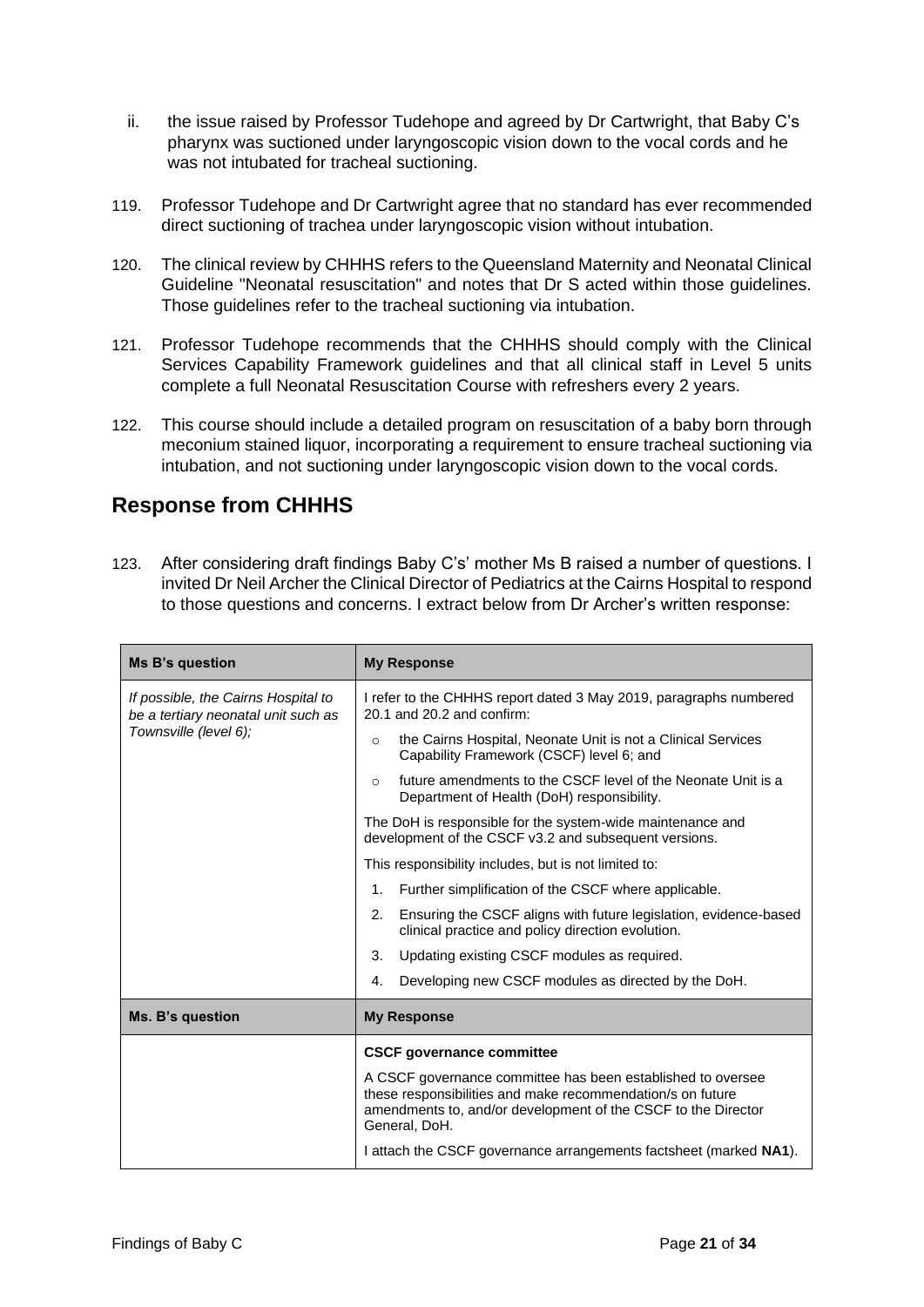|                                                                                                                                       | The CSCF governance committee members have been appointed by<br>the CSCF sponsor - the Chief Health Officer and Deputy Director<br>General, Prevention Division - on the basis of their position, sector,<br>discipline and/or geographical location and includes 26 members $+$ ad<br>hoc clinical experts and/or discipline advisors as required.<br>A list of names of the governance committee members is attached and<br>marked NA2.<br>The CSCF governance committee meets as required, with out-of-<br>session communication occurring via electronic information sharing<br>and/or discussion.<br><b>CSCF user group</b><br>A state-wide forum for CSCF users has been established and meets<br>as required to:<br>Facilitate discussion on application of the CSCF in Queensland<br>1.<br>public hospitals and licensed private health facilities.<br>Raise and clarify issues specific to the CSCF.<br>2.<br>3.<br>Other suggestions for improvement to the Queensland CSCF.<br>Participation in CSCF user group meetings is open to all interested<br>parties, limited only by meeting venue space availability and/or video<br>and teleconference capacity. The opportunity to participate in meetings<br>is provided on a 'first in, first accommodated' basis via advance notice<br>of meeting participation to the CSCF User Group Chair.<br>A copy of the CSCF user group terms of reference is attached and<br>marked NA3.<br>A record of user group actions can be obtained by emailing<br>Private_Health@health.qld.gov.au |
|---------------------------------------------------------------------------------------------------------------------------------------|-----------------------------------------------------------------------------------------------------------------------------------------------------------------------------------------------------------------------------------------------------------------------------------------------------------------------------------------------------------------------------------------------------------------------------------------------------------------------------------------------------------------------------------------------------------------------------------------------------------------------------------------------------------------------------------------------------------------------------------------------------------------------------------------------------------------------------------------------------------------------------------------------------------------------------------------------------------------------------------------------------------------------------------------------------------------------------------------------------------------------------------------------------------------------------------------------------------------------------------------------------------------------------------------------------------------------------------------------------------------------------------------------------------------------------------------------------------------------------------------------------------------------------------------------|
| High frequency oscillatory<br>ventilation and inhaled nitric oxide<br>therapy be made available in the<br>Cairns neonatal department; | The Cairns Hospital Neonatal Unit can provide "high frequency<br>oscillatory ventilation". The Neonate Unit does have a ventilator that<br>can oscillate.<br>The CHHHS to my knowledge has not (nor had need to consider) used<br>this alternative mode of ventilation in a neonate subsequent to the<br>case in question.<br>"Inhaled nitric oxide therapy" is not available in the Cairns Hospital<br>Neonate Unit, nor is it available in the Cairns Hospital Adult Intensive<br>Care Unit.                                                                                                                                                                                                                                                                                                                                                                                                                                                                                                                                                                                                                                                                                                                                                                                                                                                                                                                                                                                                                                                |
| Ms B's question                                                                                                                       | <b>My Response</b>                                                                                                                                                                                                                                                                                                                                                                                                                                                                                                                                                                                                                                                                                                                                                                                                                                                                                                                                                                                                                                                                                                                                                                                                                                                                                                                                                                                                                                                                                                                            |
|                                                                                                                                       | Since I commenced with the CHHHS, approximately 3 years ago, no<br>neonatal patient has needed the administration of nitric oxide whilst in<br>Cairns Hospital. There is significant training, expertise and experience<br>required in administering nitric oxide. Familiarity with the use of<br>medical interventions is key to ensure they are used appropriately,<br>safely and effectively. There is clear risk to the patient (and staff) in<br>using techniques that are complicated, in which it is impractical or<br>impossible to maintain recency of practice. Such balanced decisions<br>are an everyday and ongoing aspect of healthcare commissioning and<br>not specific to this treatment (e.g. neurosurgery is not provided at<br>Cairns Hospital but requires transfer to Townsville).<br>Discussions with colleagues at the level 6 Neonatal Intensive Care<br>Unit (NICU) in Townsville have confirmed that it would be inappropriate<br>to have this resource for the Special Care nursery in Cairns and is<br>outside of the CSCF for a level 5 unit.                                                                                                                                                                                                                                                                                                                                                                                                                                                                   |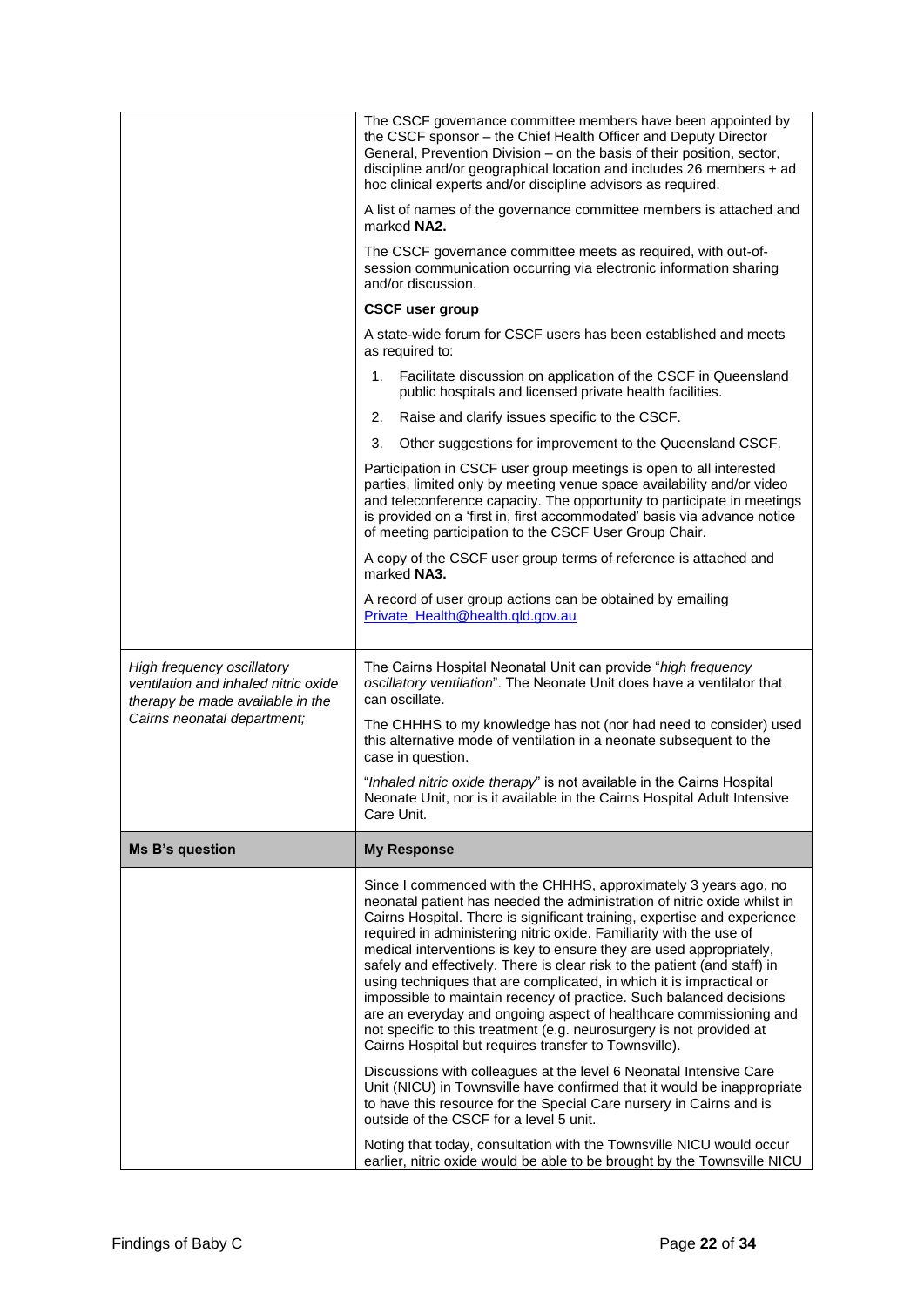|                                                                                                                                                                                                                                                                                                                                                                                                                       | retrieval team, commenced in Cairns and utilised during the retrieval if<br>required.                                                                                                                                                                                                                                                                                                                                                                                                                                                                                                                                                                                                                                                                                                                                                                                                                                                                                                                                                                                                                                                                          |
|-----------------------------------------------------------------------------------------------------------------------------------------------------------------------------------------------------------------------------------------------------------------------------------------------------------------------------------------------------------------------------------------------------------------------|----------------------------------------------------------------------------------------------------------------------------------------------------------------------------------------------------------------------------------------------------------------------------------------------------------------------------------------------------------------------------------------------------------------------------------------------------------------------------------------------------------------------------------------------------------------------------------------------------------------------------------------------------------------------------------------------------------------------------------------------------------------------------------------------------------------------------------------------------------------------------------------------------------------------------------------------------------------------------------------------------------------------------------------------------------------------------------------------------------------------------------------------------------------|
| CHHHS policies around overdue<br>delivery dates be reviewed to<br>include close monitoring and<br>request for an induction accepted if<br>the mother wishes;                                                                                                                                                                                                                                                          | This question falls within the scope of the Obstetrics and Gynaecology<br>Department.                                                                                                                                                                                                                                                                                                                                                                                                                                                                                                                                                                                                                                                                                                                                                                                                                                                                                                                                                                                                                                                                          |
| Consider changes to be made for<br>delivery of meconium babies - to<br>inform the parents of severity (of<br>the condition) and Townsville<br>Hospital to be contacted on birth<br>so they can determine if transfer is<br>necessary;                                                                                                                                                                                 | As above.                                                                                                                                                                                                                                                                                                                                                                                                                                                                                                                                                                                                                                                                                                                                                                                                                                                                                                                                                                                                                                                                                                                                                      |
| All clinical staff in Level 5 units to<br>complete a full Neonatal<br>Resuscitation Course and have<br>refreshers every 2 years (the<br>course should include a details<br>program on resuscitation of a baby<br>born through meconium stained<br>liquor, incorporating a<br>requirements to ensure tracheal<br>suctioning via intubation, and not<br>suctioning under laryngoscopic<br>vision down the vocal cords). | I refer to the CHHHS report dated 3 May 2019, paragraph 21 and<br>confirm that "all nursing staff employed in the SCN, and all medical<br>staff of the Paediatric Department, Cairns Hospital, complete as part of<br>their mandatory training:<br>The Advanced Neo-Resuscitation Course every 2 years;<br>$\circ$<br>The First Response Neo-Resuscitation Course annually."<br>$\circ$<br>The Advanced Neo-Resuscitation Course is delivered to a National<br>Standard by the Victorian Newborn Resuscitation Project.<br>Details of the content of the Advanced Resuscitation course are<br>located at:<br>https://www.neoresus.org.au/programs/advanced-resuscitation/<br>(Note: To reference content from the NeoResus website, I am required<br>to acknowledge the author as: The Victorian Newborn Resuscitation<br>Project: NeoResus (2019). NeoResus Content Development.<br>Accessed 09/09/2019 from https://www.neoresus.org.au/)                                                                                                                                                                                                                    |
| <b>Ms B's question</b>                                                                                                                                                                                                                                                                                                                                                                                                | <b>My Response</b>                                                                                                                                                                                                                                                                                                                                                                                                                                                                                                                                                                                                                                                                                                                                                                                                                                                                                                                                                                                                                                                                                                                                             |
|                                                                                                                                                                                                                                                                                                                                                                                                                       | The request to include that "the course should include a details<br>program on resuscitation of a baby born through meconium stained<br>liquor, incorporating a requirement to ensure tracheal suctioning via<br>intubation and not suctioning under laryngoscopic vision down the<br>vocal cords" be included, is not consistent with the contemporary<br>standard of care that applies today.<br>In October 2015 the International Liaison Committee on Resuscitation<br>(ILCOR) Consensus on Cardiopulmonary Resuscitation and<br>Emergency Cardiovascular Case Science with Treatment<br>Recommendations (CoSTR) guidelines were released.<br>In relation to "management of meconium ILCOR found insufficient<br>published human evidence to suggest routine tracheal intubation of<br>non-vigorous infants born through meconium stained amniotic fluid as<br>opposed to no tracheal intubation for suctioning. Initiating ventilation<br>within the first 60 seconds after birth in the non-breathing, or<br>ineffectively breathing newborn with poor muscle tone should take<br>priority over tracheal intubation" - refer to the Neoresus website at: |
|                                                                                                                                                                                                                                                                                                                                                                                                                       | https://www.neoresus.org.au/learning-resources/additional-<br>resources/neonatal-resuscitation-specific-treatment-recommendations-<br>ilcor-2015/<br>In addition, I attach 2 articles that confirm that it is recommended that<br>"non-vigorous infants delivered through MSAF do not require routine<br>intubation and tracheal suction":                                                                                                                                                                                                                                                                                                                                                                                                                                                                                                                                                                                                                                                                                                                                                                                                                     |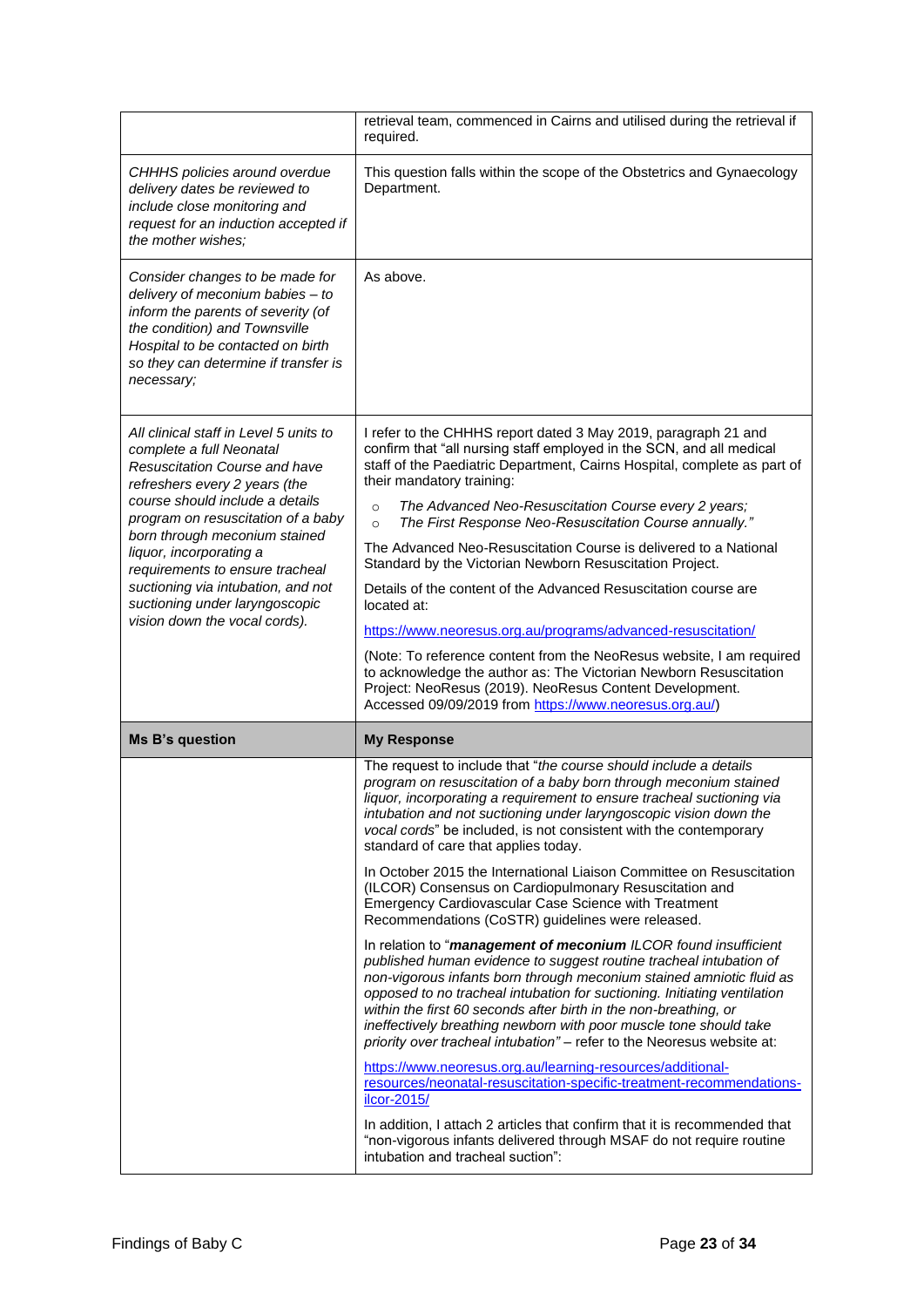| Meconium "aspiration" (or respiratory distress associated with<br>meconium-stained amniotic fluid (MSAF)?) - attached and<br>marked NA4; and                                           |
|----------------------------------------------------------------------------------------------------------------------------------------------------------------------------------------|
| "Have the 2015 Neonatal Resuscitation Program Guidelines<br>changed the management and outcome of infants born through<br>meconium-stained amniotic fluid?" – attached and marked NA5. |

## <span id="page-26-0"></span>**Response from Obstetrics and Gynaecology Director – CHHHS**

- 124. I sought further clarification of hospital policy in relation to requests by mothers to induce labour for non-medical reasons and asked if there was a tension between parental autonomy and hospital policy, and further the current practice in relation to fetal monitoring beyond full term.
- 125. Dr Samantha Scherman Clinical Director Obstetrics and Gynaecology at the CHHHS provided the following response:

#### **Report**

- 1. The CHHHS policy as it is now, in 2020, in relation to request for induction (that fall outside hospital advices). Is there any difference to the policy now and what was provided in 2012 and 2015? Is there a tension now between parental autonomy and hospital policy?
	- 1.1 In 2020, in cases where women request Induction labour (IOL) for non-medical reasons, each request is looked at on an individual basis.
	- 1.2 The CHHHS, Cairns Hospital, will perform IOL for non-medical indications on request, if the women understand the process and there is no increased risk for the baby in proceeding. For example, IOL would not usually be considered before 38 weeks if for social or non-medical reasons only, due to the potential increased risks to the baby in delivering at 37 weeks as compared to 38+ weeks.
	- 1.3 It is preferable to try and wait until 39 weeks if possible as studies have shown potentially better outcomes for babies born at 39 weeks as compared to earlier (as referred to in the statewide Queensland Clinical Guidelines (SQCG): Induction of Labour, published March 2017, document number: MN17.22-V7- R22, attached and marked SS1, at page 14 of 30, cut and pasted below).
	- 1.4 By comparison, the GCG: IOL that applied in 2012 and 2015, attached and marked SS2, at page 12 of 26, cut and pasted below, provided: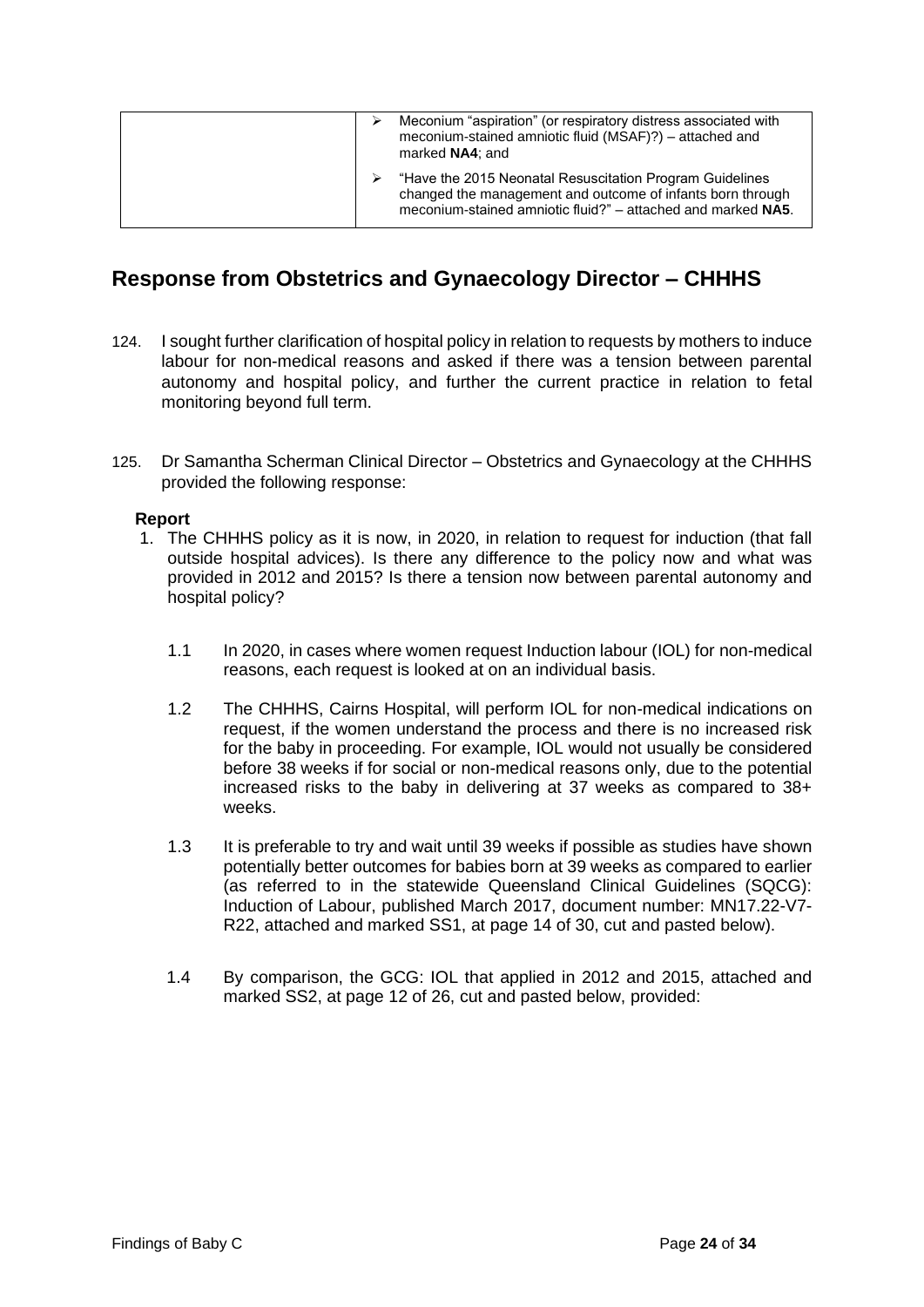#### 2.12 Maternal request

Table 13. Maternal request

| <b>Maternal request</b> |                                                                                                                                                                                                    |  |
|-------------------------|----------------------------------------------------------------------------------------------------------------------------------------------------------------------------------------------------|--|
| <b>Risk/Benefit</b>     | There are no studies that address this group specifically<br>In uncomplicated pregnancies consider the risk of neonatal respiratory<br>distress syndrome and related adverse effects <sup>13</sup> |  |
| <b>Recommendations</b>  | Consider IOL based on exceptional circumstances of the woman and her<br>$\bullet$<br>family                                                                                                        |  |

1.5 We do have a lot of women with FIFO partners for example, who may request IOL at a specific time so that their partners can attend the birth.

#### $2.8$ **Maternal request**

Table 11. Maternal request

| <b>Maternal request</b>           |                                                                                                                                                                                                                                                                                                                                                                                                                                                                                                                                            |
|-----------------------------------|--------------------------------------------------------------------------------------------------------------------------------------------------------------------------------------------------------------------------------------------------------------------------------------------------------------------------------------------------------------------------------------------------------------------------------------------------------------------------------------------------------------------------------------------|
| <b>Risk/Benefit</b>               | . For low risk women elective IOL at term is not associated with an<br>increased risk of CS <sup>64</sup><br>. The long term population consequences of a significant proportion of low<br>risk women receiving elective IOL are unknown<br>. IOL requires more intensive clinical resources than spontaneous onset of<br>labour in low risk women<br>. Retrospective and population based studies suggest a possible<br>association between birth prior to 39 weeks and developmental/early<br>childhood health problems <sup>65-68</sup> |
| <b>Clinical practice</b><br>point | . Consider IOL at term based on exceptional circumstances of the woman<br>and her family (i.e. not solely because of patient or health care provider<br>preference <sup>9</sup> )                                                                                                                                                                                                                                                                                                                                                          |

- 1.6 It is my experience that an IOL will be performed on more occasions in 2020 than it was in 2012 to 2015. In particular, there are recent studies which suggests that a low risk patient is at no greater risk of a caesarean section with IOL. Historically it was thought a caesarean section was more likely with IOL.
- 1.7 There is no tension between parental autonomy and State policy. See also 1.1 and 1.2 QSCG 2020.
- <span id="page-27-0"></span>2. What is the current practice of the CHHHS in relation to fetal monitoring beyond full term?
	- 2.21 In terms of postdated IOL or generally in relation to postdates EDD there is currently no evidence that any form of monitoring postdates pregnancies reduces perinatal mortality (see AQGC 2020 at 1.2, 2.1)
	- 2.2 As per the SQCG: IOL, attached and marked SS1, IOL is recommended for postdates from 41+0-41+3, unless there is an indication for earlier IOL.
	- 2.3 Generally, the SQCG provides for monitoring as per the report to the Northern Coroner dated 18 June 2018, see paragraph C "the nature and extent of foetal monitoring after EDD" The SQCG remains unchanged on that issue since that report as set out in SQGC 2020.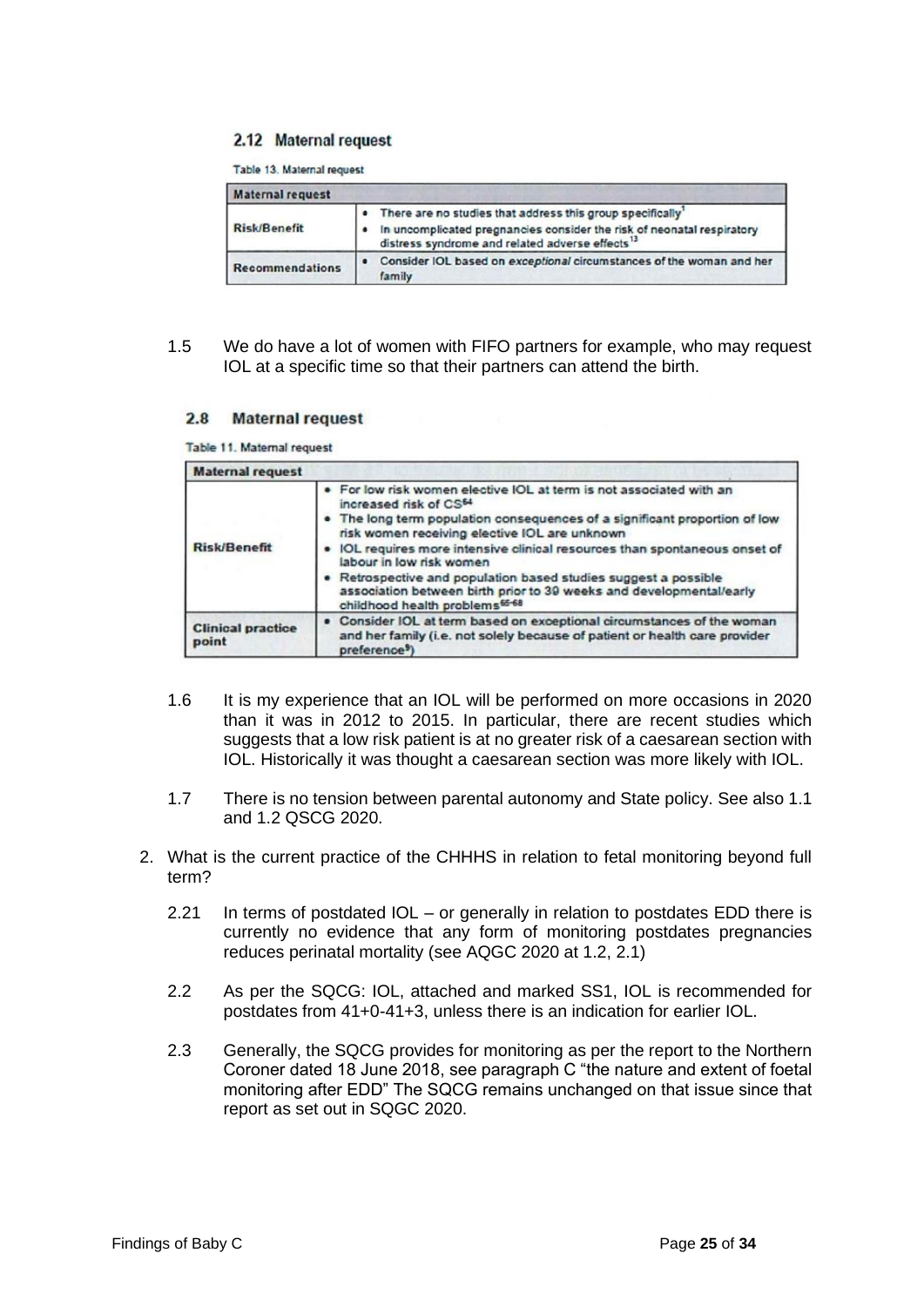## **Findings Pursuant to s45 of the** *Coroners Act 2003*

| 126. I find as follows:          |                                                                                                                                                                                                                                                                 |
|----------------------------------|-----------------------------------------------------------------------------------------------------------------------------------------------------------------------------------------------------------------------------------------------------------------|
| <b>Identity of the deceased:</b> | [Baby C – de-identified for publication]                                                                                                                                                                                                                        |
| How he died:                     | Baby C was born on 13 December 2012 at 6.33am at<br>41 weeks and 2 days (full term plus 9 days). Baby C<br>was declared deceased at 00:50 hours on 14<br>December 2012 at The Cairns Hospital. He was aged<br>18 hours and 17 minutes at the time of his death. |
| Date of death:                   | 14 December 2012                                                                                                                                                                                                                                                |
| Place of death:                  | <b>Cairns Hospital</b>                                                                                                                                                                                                                                          |
| Cause of death:                  | Baby C died from meconium aspiration syndrome<br>complicated by persistent pulmonary hypertension.                                                                                                                                                              |

## <span id="page-28-0"></span>**Further considerations**

#### <span id="page-28-1"></span>*Fetal monitoring and request by mother for iOL*

- 127. The infant's mother Ms B requested during review on 10 December 2012 that she be induced (induction of labour), she was then full term plus 6 days. She was advised that IOL was recommended after 10 days of the estimated due date and IOL was then booked in for 14 December 2012.
- 128. During the 10 December review the baby's fetal heart rate was recorded in the 160's. The heart rate was not conveyed or explained to the mother. No further fetal surveillance was undertaken that day, or prior to Baby C's birth. Ms B was unaware of the high heart rate and she had inadvertently been provided with records from a previous pregnancy after the consultation. Being an experienced mother, she says that had she been aware of Baby C's high heart rate she would have sought clarification and follow up.
- 129. I am satisfied that the high heart rate noted during the 10 December review required further exploration by the Consultant – it is not clear if the heart rate of 160bpm was recorded at the peak of the contraction or sustained. If the fetal heart rate was sustained at 160bpm on 10 December then further testing including a CTG was warranted. This was a potential missed opportunity to gauge any fetal distress, or potential issues.
- 130. I accept Associate Professor Kimble's conclusion that with reference to the Queensland Clinical Guideline (IOL) Ms B's pregnancy would be considered uncomplicated and noting that induction of labour occurred at 41 weeks and 3 days (full term plus 10 days) did (/ does) not fall within the recommendation for twice weekly antenatal monitoring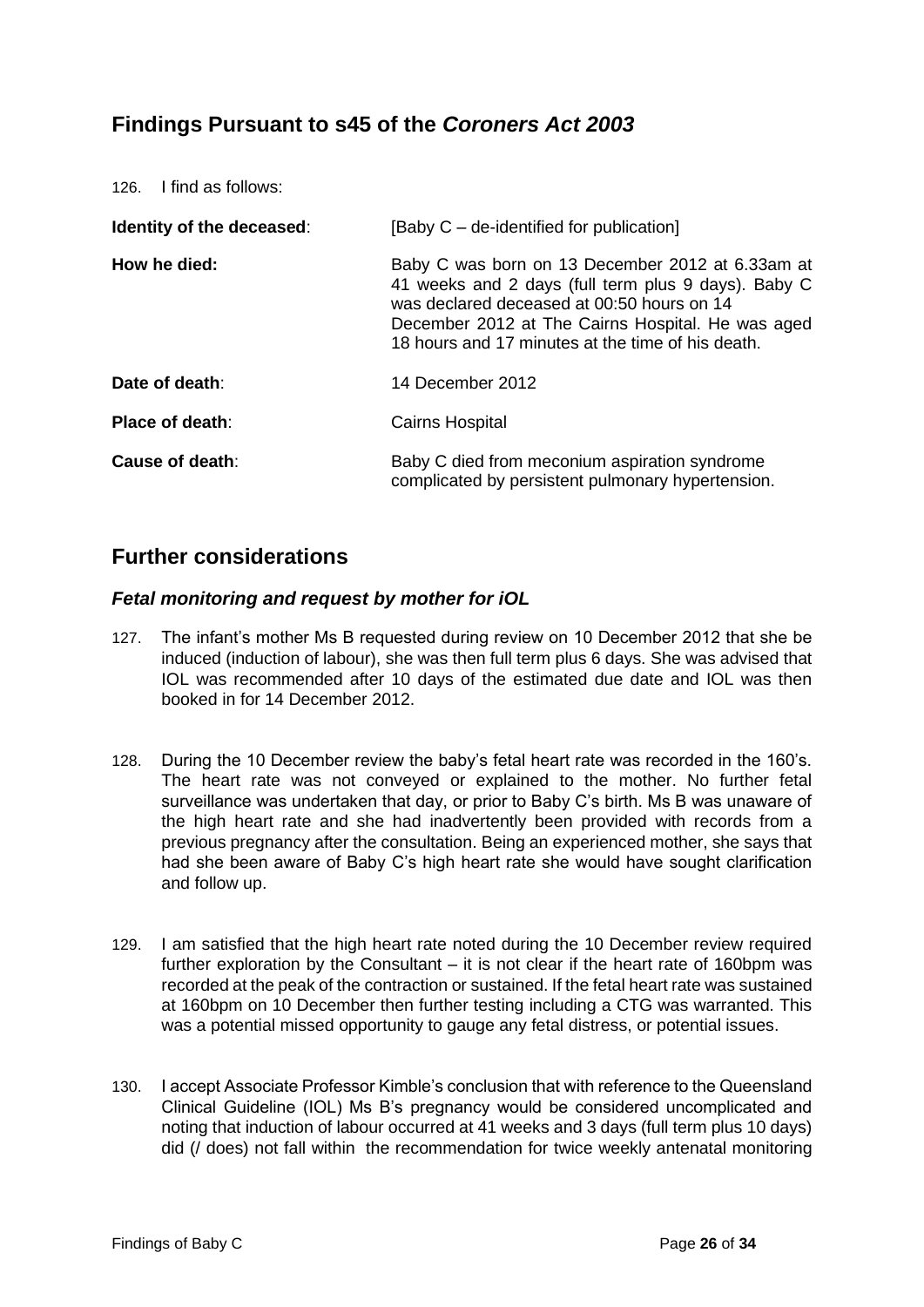(which if applicable would occur from 42 weeks). Dr Cartwright in his report also refers to the current guideline, such monitoring would be recommended from 42 weeks.

- 131. In accordance with the QCG guideline Ms B did not require twice weekly ante natal monitoring because she has not yet reached 42 weeks.
- 132. However, I am satisfied that the issue of the baby's heart rate of 160pbm on 10 December required further investigation at the time the elevated heart rate was detected.
- 133. Regarding Ms B's request for induction of labour, and with reference to Dr Scherman's response, a maternal request to the CHHHS for IOL at full term plus 6 days would be considered on an individual basis. The CHHHS will perform IOL for non-medical indications on request, (although not before 38 weeks). In Ms B's case, no increased risks were indicated at that time. I am informed that inductions of labour will be performed on more occasions in 2020 than in 2012-2015. I am advised there is no tension between parental autonomy and State policy.
- 134. The Qld Maternity and Neonatal Clinical Guidelines indicate that 'the exact timing of induction of labour depends on the woman's preferences and local circumstances. I note Professor Tudehope's comment that 'recent advances in ethical principles in the practice of perinatal medicine would suggest that patient autonomy over-rides the other principles.
- 135. I remain unable to reconcile why Ms B's request for induction of labour at full term plus 6 days was not acceded to by the CHHHS in 2012.

#### <span id="page-29-0"></span>*Tracheal intubation or initiating ventilation*

- 136. At birth Baby C was covered in thick meconium, staining his skin, nails and umbilical cord. He had a significant amount of meconium on his lungs, he cried although his breathing was shallow (depressed respirations). He was immediately placed on his mother's chest.
- 137. Direct suctioning of the trachea under laryngoscopic vision was undertaken without intubation. After considering this issue and with the benefit of two expert reports I am satisfied that 'no standard has ever recommended direct suctioning of trachea under laryngoscopic vision without intubation'.
- 138. Baby C was not intubated for tracheal suctioning at birth. For intubation to be effective it must be undertaken before the first breath.
- 139. I note the October 2015 International Liaison Committee on Resuscitation (ILCOR) Consensus on Cardiopulmonary Resuscitation and Emergency Cardiovascular Case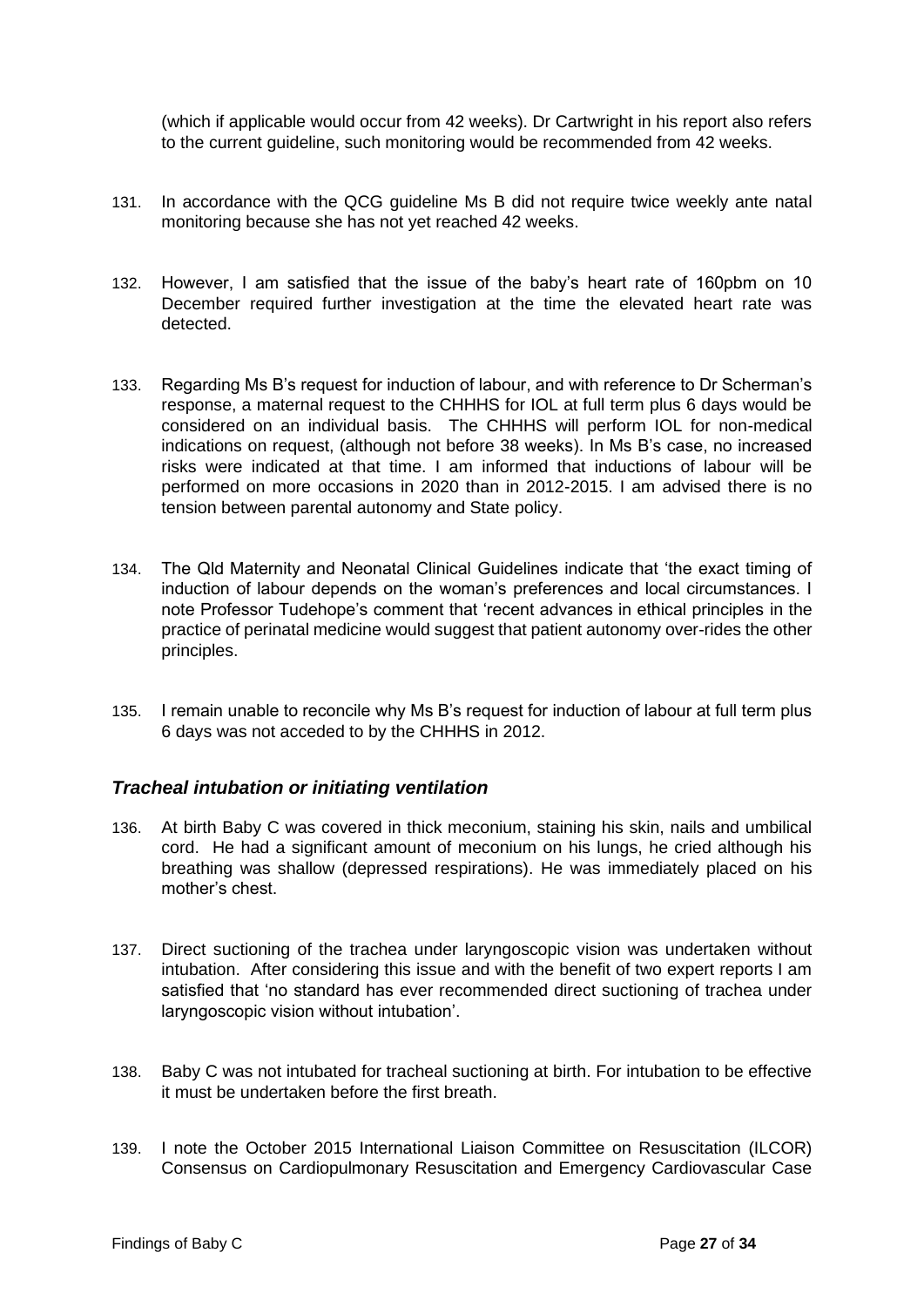Science with Treatment Recommendations (CoSTR) guidelines (which came into effect after the birth of Baby C): *'initiating ventilation within the first 60 seconds after birth in the non-breathing, or ineffectively breathing newborn with poor muscle tone should take priority over tracheal intubation'*.

#### <span id="page-30-0"></span>*Professional training re: neo-resuscitation*

- 140. As at May 2019 the CHHHS advised that all medical staff of the Paediatric Department, Cairns Hospital, complete as part of their mandatory training:
	- a. The Advanced Neo-Resuscitation Course every 2 years;
	- b. The First Response Neo-Resuscitation Course annually
- 141. I am satisfied that the implementation of the CHHHS neo-resuscitation training accords with contemporary best practice.

#### <span id="page-30-1"></span>*Arrival of Townsville Hospital NETS team and nitric oxide therapy*

- 142. The treating team initially formed a view that the baby had stabilised sufficiently and did not require immediate transfer to the Townsville Hospital. A call for the Townsville Hospital (Newborn Emergency Transfer Service) NETS team was made at 3.30pm, (9) hours after Baby C was born.
- 143. At about 8:50pm the Townsville NETS team arrived at the Special Care Nursery (SCU) at Cairns, some (5) hours and (20) minutes after receiving the request. The delay was explained as an unavailability of the Royal Flying Doctors Service Plane and a change of shift of staff. By the time the NETS team arrived Baby C was in a critical condition.
- 144. The treating team at Cairns whilst doing all they believed necessary, did not appreciate the severity of the meconium aspiration and therefore the potential for Baby C's rapid deterioration.
- 145. I find there was a missed opportunity for the treating team in Cairns to contact the Townsville Hospital earlier (optimally within the first (2) hours of his life). The Townsville Hospital is a Level 6 tertiary hospital service which incorporates a neonate emergency team embedded within the service. This early call would have provided an opportunity for the Townsville NETS team to mobilise. The NETS team arrived almost (15) hours after Baby C was born.
- 146. I find the delay was a missed opportunity to provide effective care and treatment to Baby C such that he could be transferred to the Townsville Hospital.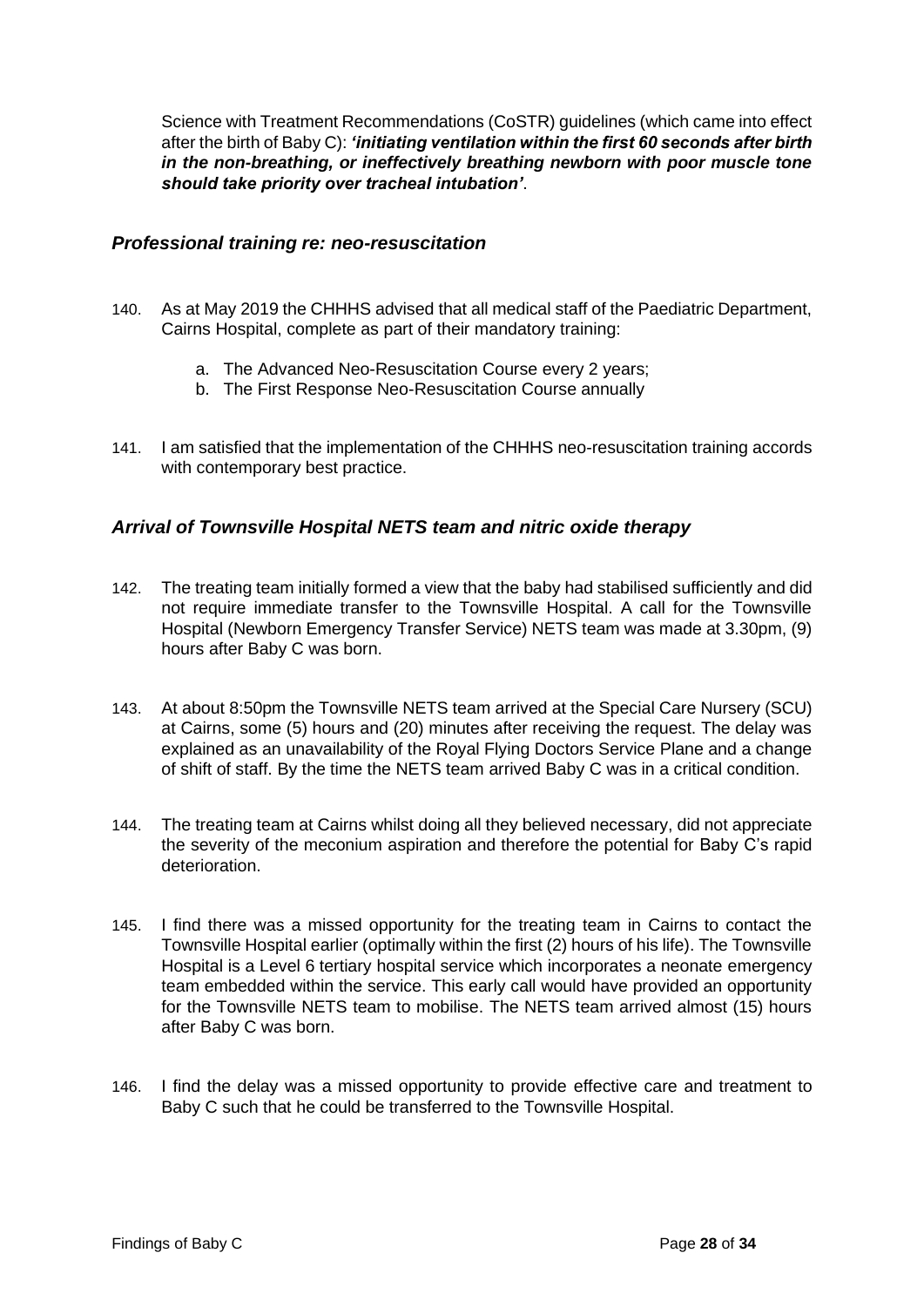- 147. I find that successful transfer to the Townsville Hospital Neonate Unit would have provided an opportunity, perhaps the only opportunity), to alter Baby C's course, and to prevent his death.
- 148. Had there been an opportunity to administer iNO therapy (nitric oxide) by late morning, both experts (Professor Tudehope and Dr Cartwright) agree that blood gases were reasonable would have been successful in achieving better oxygenation and quite possibly allowing some weaning of ventilator pressures that might have decreased the chance of the later occurrence of pneumothorax, and would have allowed safe transfer to Townsville, and most likely survival.
- 149. As at the time of arrival by the NETS team I accept that 'There was no chance that iNO was going to be successful as a last ditch attempt to salvage Baby C. Had the call for retrieval been made at 0833hrs and retrieval team arrived at SCBU at CBH at 1133 hrs [5 hours of age] when gases were pH7.32, pCO2 38, pO2 38, O2 saturation 67%, Bicarb 20 and BE-6 a trial of iNO and attention to systemic BP might have stabilised Baby C sufficiently to transport him safely to TTH'.
- 150. I note Professor Tudehope's conclusions that 'had Baby C been born in a tertiary Perinatal Centre he almost certainly would not have died.
- 151. I do not go so far as to accept and find that to be so. I do accept that Baby C's best (and perhaps only) chance in retrospect, was care and treatment in, and from, a tertiary perinatal centre from the time of birth.
- 152. I also accept and adopt Professor's Tudehope's conclusion that 'there was no antenatal or intrapartum indication for him to have been born in a tertiary centre. Out born babies with MAS who are transferred by a retrieval team to a tertiary centre have higher mortality and long term disability rates than inborn babies with MAS'.
- 153. In May 2017 the CHHHS including the Clinical Director of Obstetrics and Gynaecology, met with Ms B and indicated that:
	- An incident occurred within the last week of pregnancy caused Baby C to poo, resulting in meconium aspiration. Clinical staff have not been able to determine what caused the event, however it could have been due to a change in his blood pressure (decrease) resulting in a stroke. They can only speculate on what occurred.'
- 154. This accords with professor Tudehope's opinion that Baby C passed meconium in utero some hours or even days before birth. The time of aspiration into lungs was not able to be determined with certainty.
- 155. It is probable that the timeframes indicated for Baby C passing meconium by both the CHHHS (within a week of birth) and the expert commissioned to provide a report for the investigation (within hours or days of birth), overlap with last consultation Ms B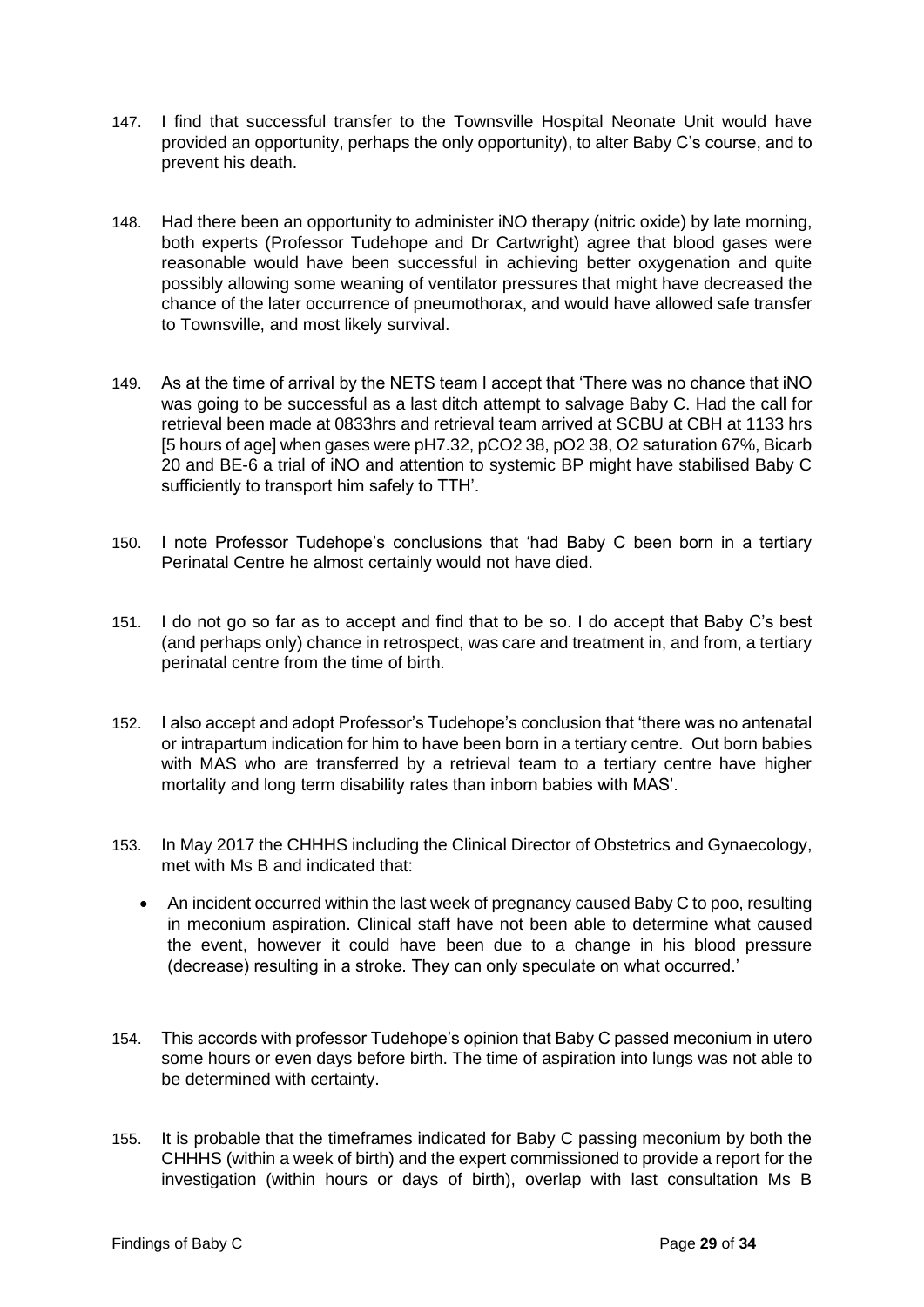attended, during which consultation, an elevated heart rate was detected. As no further testing was undertaken, fetal distress at that time cannot be excluded.

- 156. I find that baby C aspirated meconium (first faeces) prior to his birth and went into immediate respiratory distress causing his progressive and worsening deterioration, and ultimately his death. For Baby C to have any chance of survival he required immediate effective preventative management, timely specialist emergency intervention, and nitric oxide therapy (not available at the Cairns Hospital, a Level 5 service). The nearest Level 6 tertiary peri-natal centre was the Townsville Hospital. A specialist neonate retrieval team did not arrive until 15 hours after birth. By then the opportunity for meaningful care and treatment, and transfer to Townsville, had passed.
- 157. I am informed and accept that in the past three years no neonate has required nitric oxide therapy at the Cairns Hospital. I am also informed that today, consultation with the Townsville NICU would occur earlier, nitric oxide would be able to be brought by the Townsville NICU retrieval team, commenced in Cairns and utilised during the retrieval if required.
- 158. I accept that improved outcomes have been / will result from earlier consultation between Cairns and Townsville hospitals (or other relevant facility) in circumstances such as those in the case of Baby C.

## <span id="page-32-0"></span>**Concluding comments of Coroner**

- 159. Ms B was an experienced mother with three older children. Whilst grieving the death of her baby within hours of his birth, (those hours marked by the shock and trauma of emergency care in attempts to save his life) Ms B has remained a consistent advocate for her son and maintained her concerns (addressed above) summarised below:
	- i. a failure to further assess / monitor the elevated heart rate at the last appointment with an obstetrician;
	- ii. the provision of the baby's incorrect medical records to her after that appointment which she says (and I accept) would have concerned her and caused her further enquiry regarding the heart rate;
	- iii. labour not induced as requested by her;
	- iv. the lack of information about her son's life threatening condition from the time of his birth;
	- v. The lack of clarity she has since received upon her own enquiry of the hospital;
	- vi. The failure of the hospital to report this death at the time, thereby delaying the commencement of the investigation by some 2 years with potentially a lost opportunity for a forensic examination;
- 160. Ms B's concerns have been borne out in this coronial investigation.
- 161. At the conclusion of this investigation I am left with the impression of highly skilled, professional, and caring clinicians who were galvanised and committed to providing the care and treatment they could best offer to Baby C at the time of his birth.